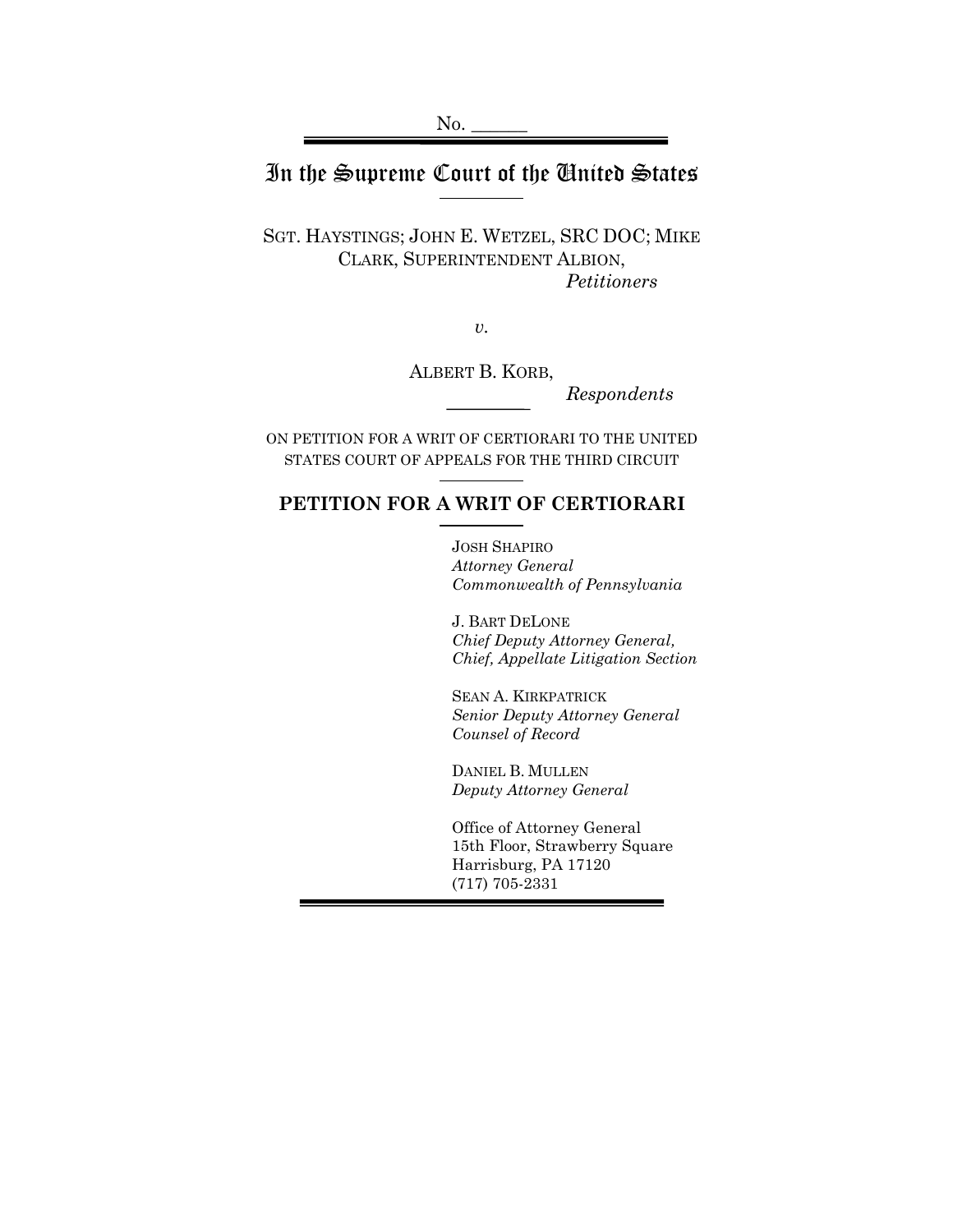#### **QUESTION PRESENTED**

<span id="page-1-0"></span>The Prison Litigation Reform Act (PLRA) provides: "No action shall be brought with respect to prison conditions \* \* \* by a prisoner confined in any jail, prison, or other correctional facility until such administrative remedies as are available are exhausted." 42 U.S.C. § 1997e(a). Rule of Civil Procedure 15(d) provides that "[o]n motion and reasonable notice" a district court may "permit a party to serve a supplemental pleading setting out any transaction, occurrence, or event that happened after the date of the pleading to be supplemented." Courts of Appeals disagree about the relationship between these two provisions and are split as to whether a prisoner's violation of the PLRA's mandatory pre-suit exhaustion requirement can be remedied through a Rule 15(d) supplemental pleading.

The question presented is as follows:

When a prisoner violates the Prison Litigation Reform Act, 42 U.S.C. § 1997e *et seq.*, by initiating litigation without first exhausting administrative remedies, can the prisoner escape that violation by filing a supplemental pleading under Federal Rule of Civil Procedure 15(d)?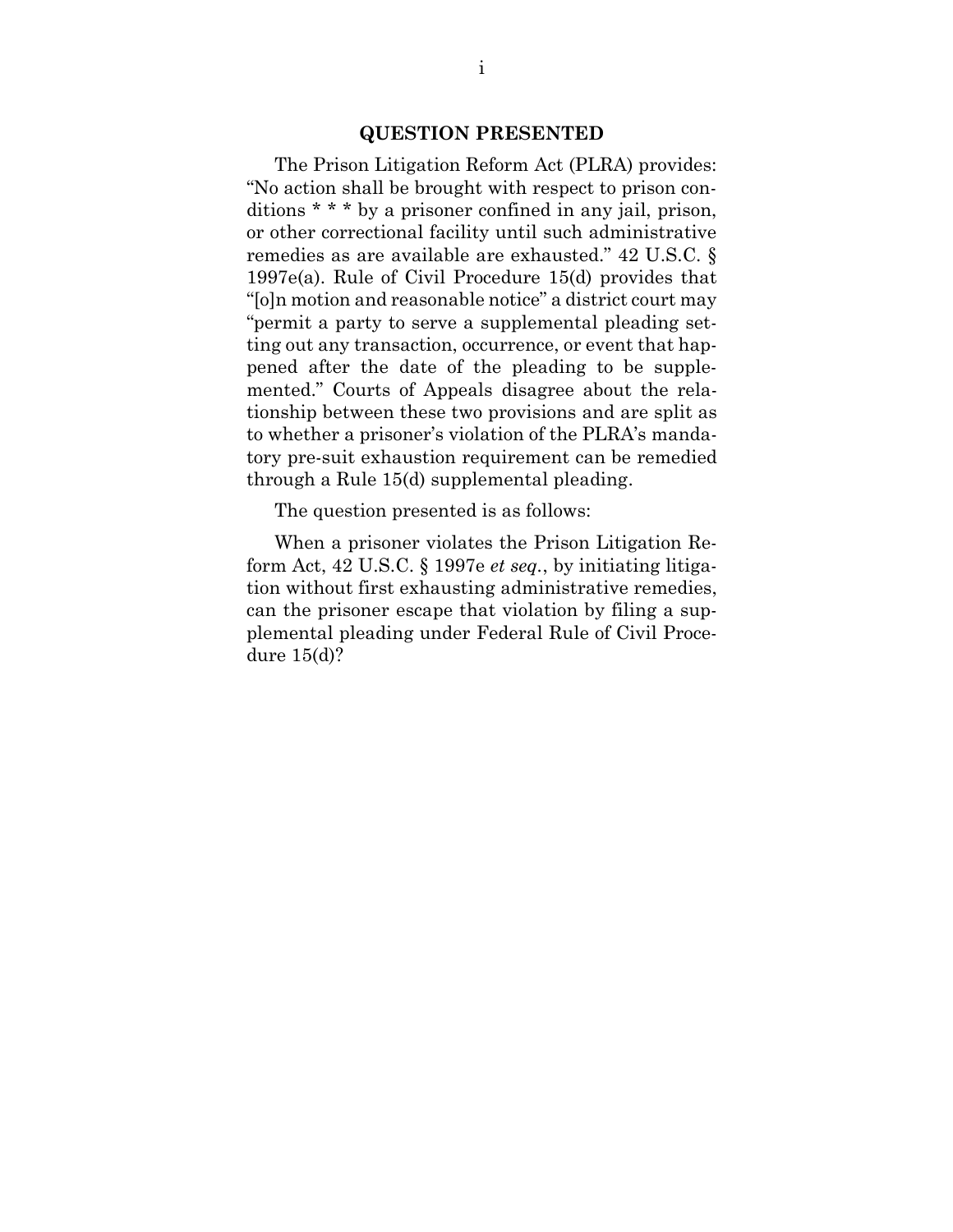#### **PARTIES TO THE PROCEEDING**

<span id="page-2-0"></span>Petitioners are John Wetzel, Secretary of the Pennsylvania Department of Corrections, Mike Clark, Superintendent of the State Correctional Institution Albion, and Sergeant Scott Haystings, a corrections officer at Albion.

<span id="page-2-1"></span>Respondent is Albert B. Korb, a Pennsylvania inmate.

#### **RELATED PROCEEDINGS**

*Albert B. Korb v. Sgt. Haystings, et al.*, 1:18-cv-00042, United States District Court for the Western District of Pennsylvania. Judgment was entered on March 18, 2019.

*Albert B. Korb v. Sgt. Haystings, et al.*, 19-2826, United States Court of Appeals for the Third Circuit. Judgment was entered on June 8, 2021.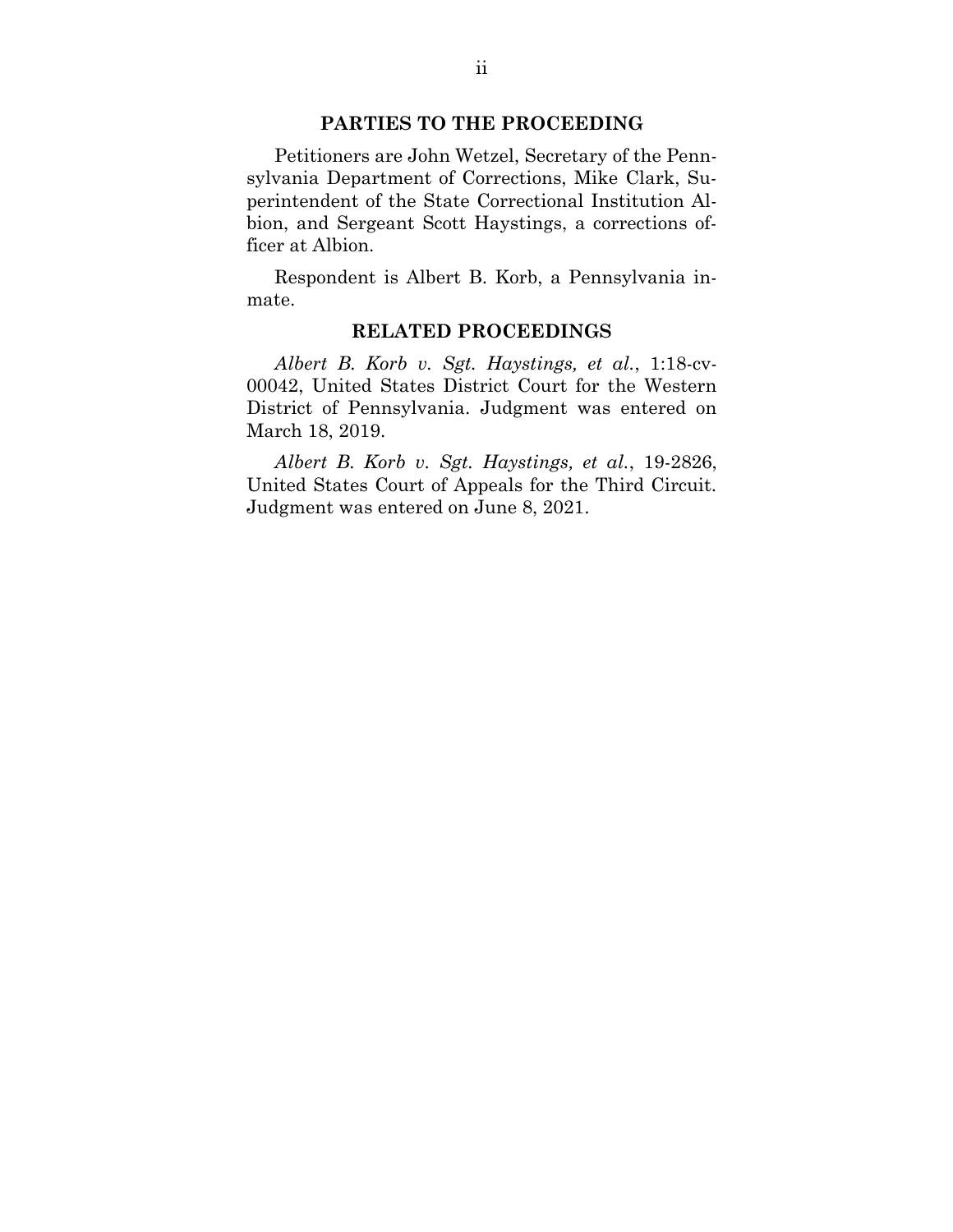# **TABLE OF CONTENTS**

# **Page**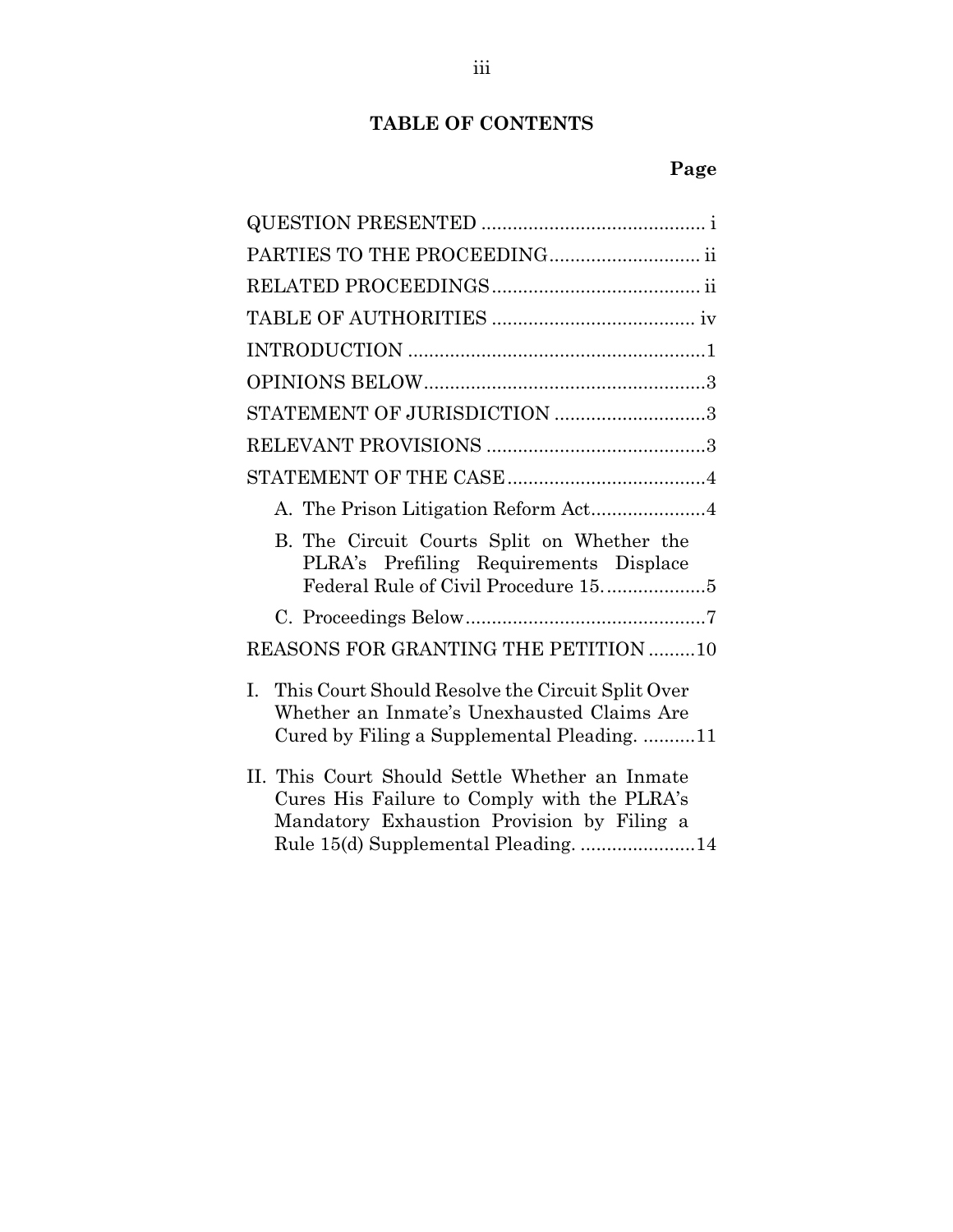| A. The text of PLRA's mandatory exhaustion<br>provision unambiguously requires inmates to<br>exhaust administrative remedies before                          |
|--------------------------------------------------------------------------------------------------------------------------------------------------------------|
| B. Jones v. Bock does not support, and indeed<br>undermines, the Court of Appeals' new                                                                       |
| C. Rule 15 does not override the prefiling                                                                                                                   |
| III. Incentivizing Prisoners to Use the Prison<br>Grievance Process is Critical to the Safe<br>Administration of the Nation's Prisons. 25                    |
|                                                                                                                                                              |
| Appendix $A -$ Court of Appeals' panel opinion                                                                                                               |
| Appendix B – Court of Appeals' order appointing<br>counsel and directing parties to<br>address certain non-jurisdictional<br>issues (September 23, 2020) 10a |
| Appendix $C$ – District Court's opinion<br>March 18, 2019) 13a                                                                                               |

# **TABLE OF AUTHORITIES**

# <span id="page-4-0"></span>**Cases**

| Alexander v. Hawk,                                |  |
|---------------------------------------------------|--|
| 159 F.3d 1321 (11th Cir. 1998) 4, 25, 27          |  |
| Bargher v. White,                                 |  |
| 928 F.3d 439 (5th Cir. 2019), as revised (July 2, |  |
|                                                   |  |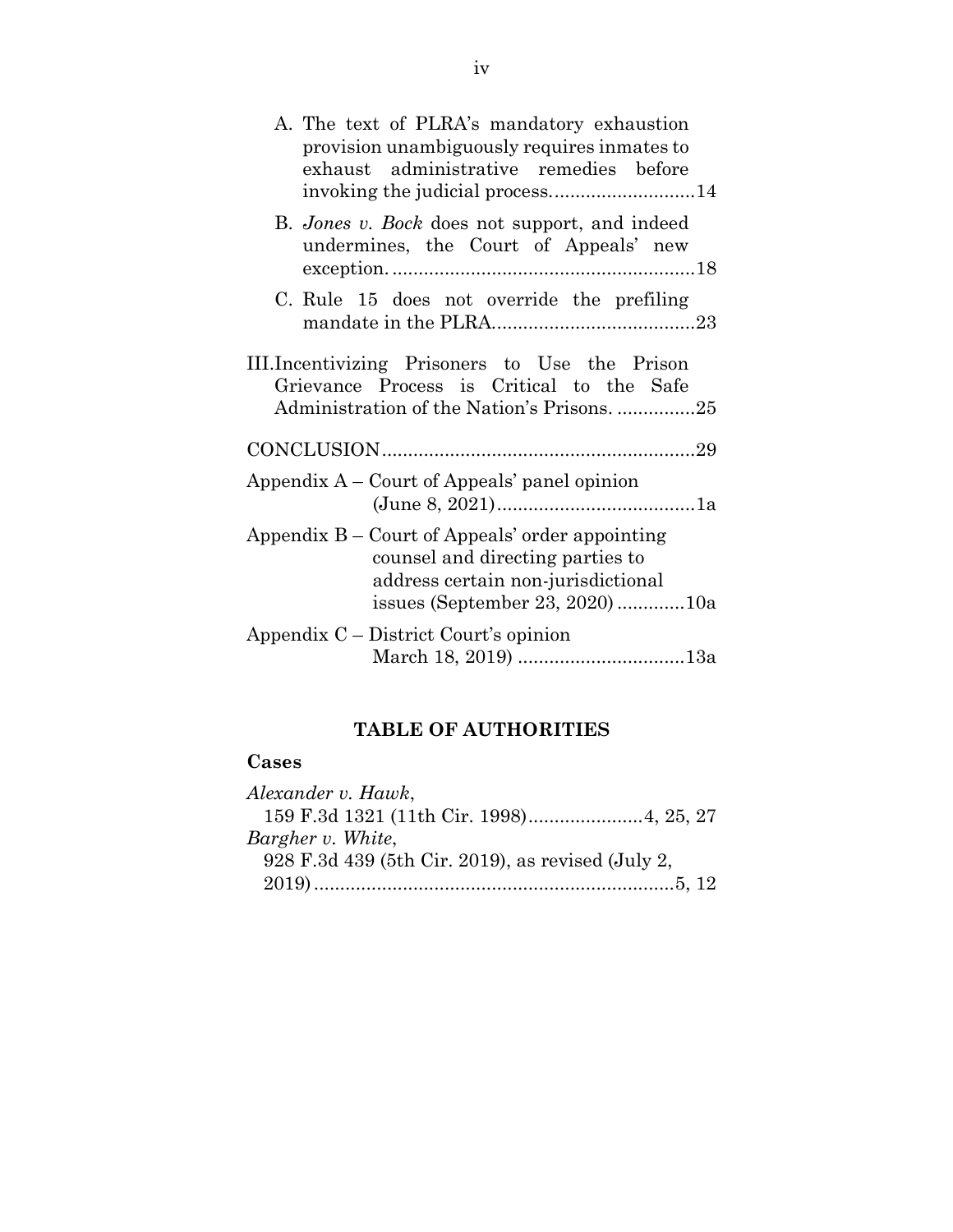| Booth v. Churner,                              |  |
|------------------------------------------------|--|
|                                                |  |
| Chambers v. Sood,                              |  |
|                                                |  |
| Commonwealth v. Korb,                          |  |
|                                                |  |
| $Cox$ v. Mayer,                                |  |
|                                                |  |
| Ford v. Johnson,                               |  |
| 362 F.3d 395 (7th Cir. 2004)15, 16             |  |
| Garrett v. Wexford Health,                     |  |
|                                                |  |
| Goldenberg v. Murphy,                          |  |
|                                                |  |
| Gonzalez v. Seal,                              |  |
|                                                |  |
| Hallstrom v. Tillamook County,                 |  |
|                                                |  |
| Harris v. Garner,                              |  |
| 216 F.3d 970 (11th Cir. 2000) (en banc) passim |  |
| Jackson v. Fong,                               |  |
|                                                |  |
| Johnson v. Jones,                              |  |
|                                                |  |
| Johnson v. Rivera,                             |  |
|                                                |  |
| Jones v. Bock,                                 |  |
|                                                |  |
| Kanter v. Barr,                                |  |
| 919 F.3d 437 (7th Cir. 2019) (Barrett, J.,     |  |
|                                                |  |
| Korb v. Gilmore,                               |  |
| 2:16-CV-01630, 2017 WL 2972254 (W.D. Pa.       |  |
| June 14, 2017), report and recommendation      |  |
| adopted, 2017 WL 2957890 (W.D. Pa. July 11,    |  |
|                                                |  |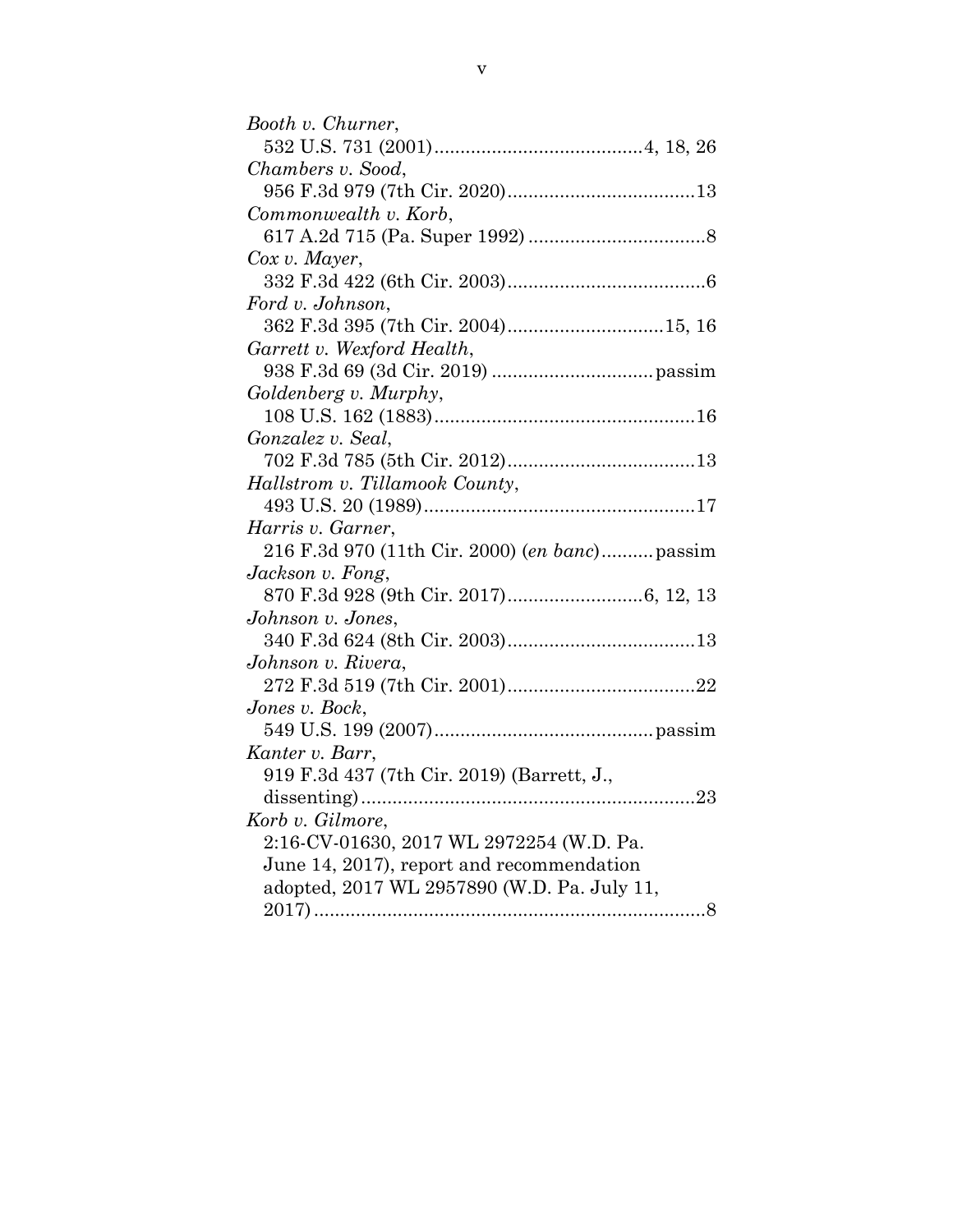| McNeil v. United States,                   |  |
|--------------------------------------------|--|
|                                            |  |
| Nyhuis v. Reno,                            |  |
|                                            |  |
| Pearson v. Sec'y Dep't of Corr.,           |  |
|                                            |  |
| Porter v. Nussle,                          |  |
|                                            |  |
| <i>Procunier v. Martinez,</i>              |  |
|                                            |  |
| Ross v. Blake,                             |  |
|                                            |  |
| Smith v. Terry,                            |  |
|                                            |  |
| Spruill v. Gillis,                         |  |
|                                            |  |
| Thornburgh v. Abbott,                      |  |
|                                            |  |
| Turner v. Safley,                          |  |
|                                            |  |
| United States v. Sineneng-Smith,           |  |
|                                            |  |
| Wexford Health v. Garrett,                 |  |
| _U.S._, 140 S.Ct. 1611 (2020) (Thomas, J., |  |
|                                            |  |
| Williams v. Henagan,                       |  |
|                                            |  |
| Woodford v. Ngo,                           |  |
|                                            |  |
|                                            |  |

# **Statutes**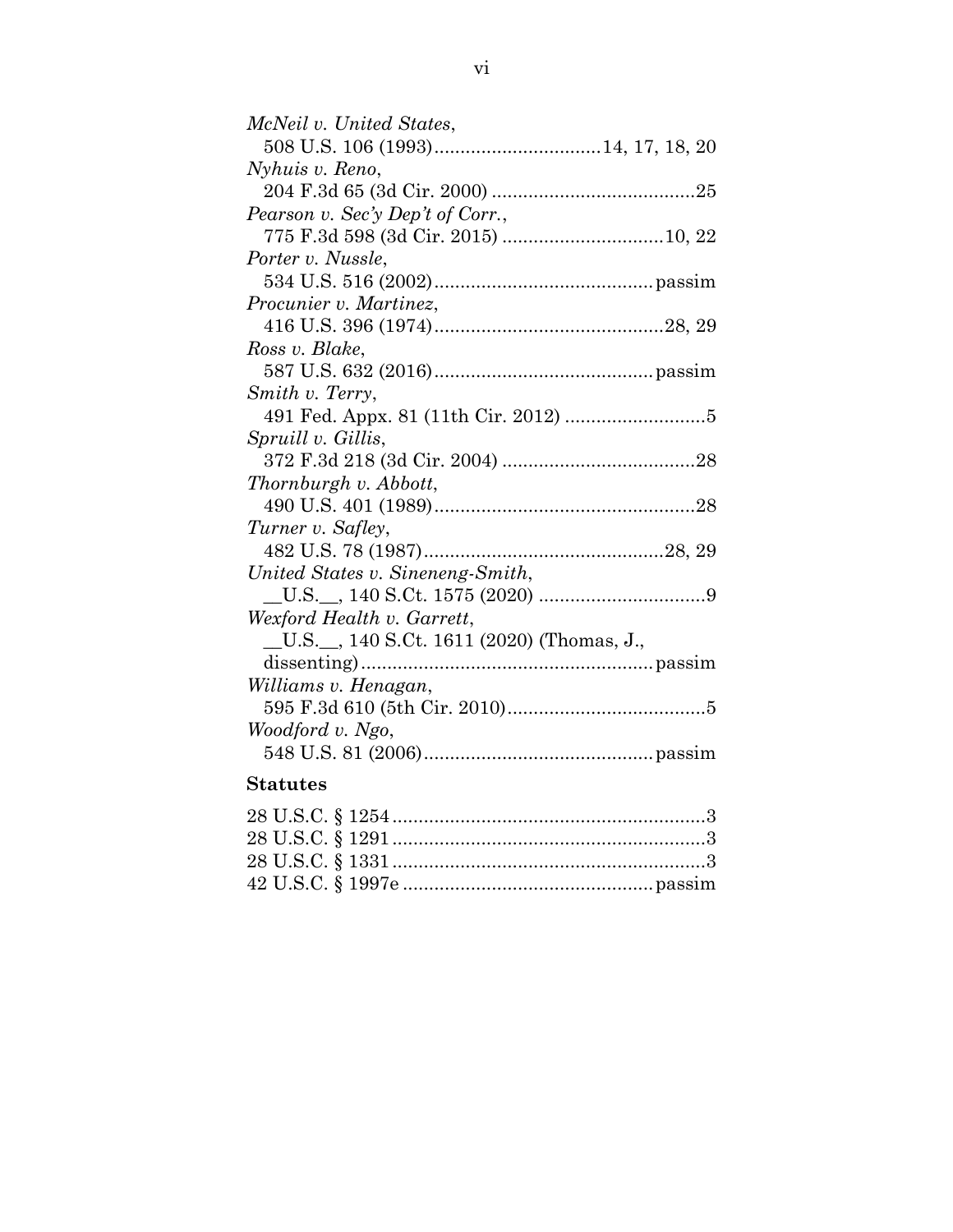# **Rules**

## **Other Authorities**

| Administrative Office of the United States Courts, |  |
|----------------------------------------------------|--|
| 1995 Federal Court Management Statistics4          |  |
| Black's Law Dictionary (11th ed. 2019) 20          |  |
| Black's Law Dictionary 192 (6th ed. 1990) 16       |  |

# **Treatises**

Frankfurter, Some Reflections on the Reading of Statutes, 47 Colum. L.Rev. 527 (1947) ...................21

## **Congressional Record**

141 Cong. Rec. S14408-01 (daily ed. Sept. 27, 1995).26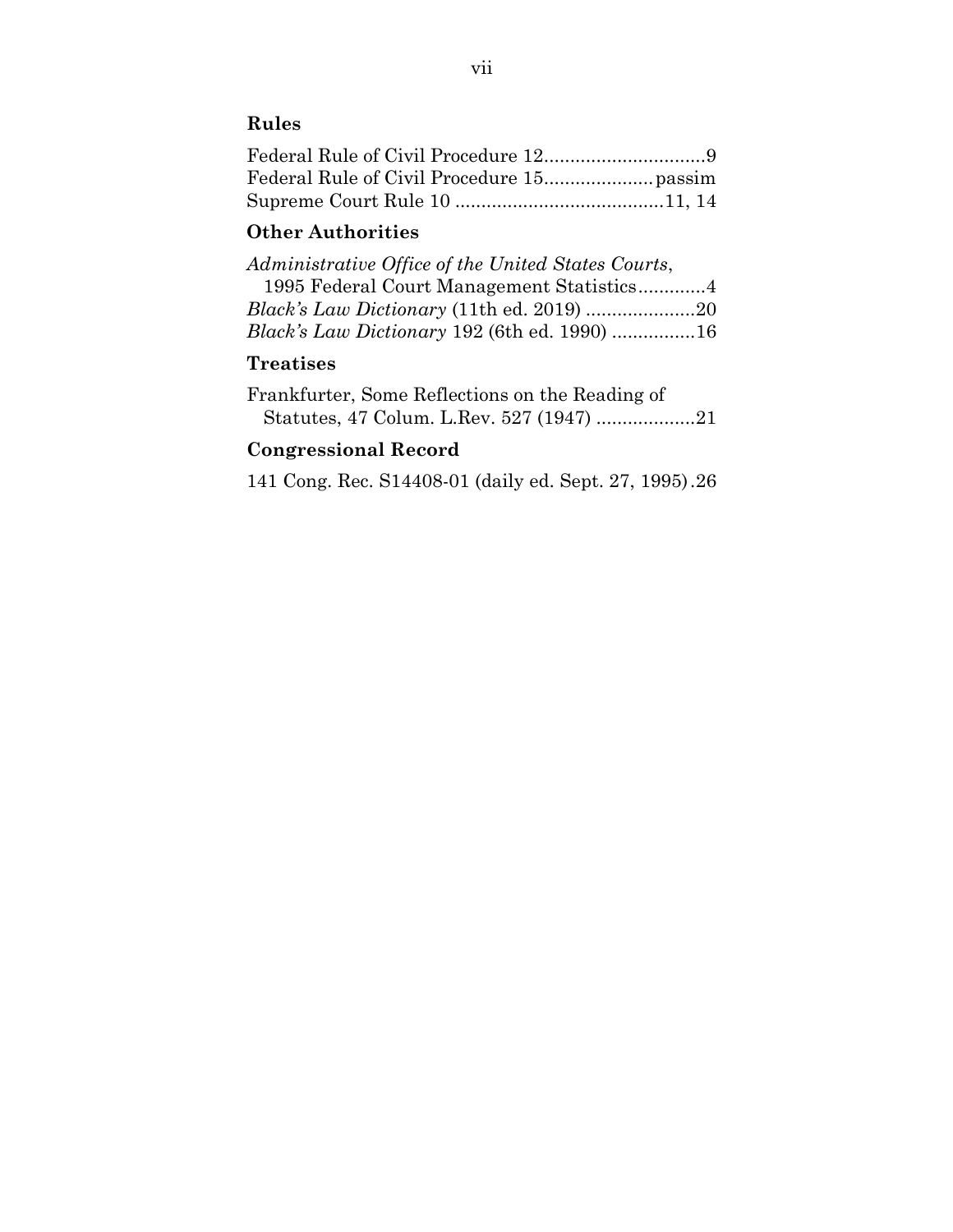#### **INTRODUCTION**

<span id="page-8-0"></span>The Prison Litigation Reform Act, 42 U.S.C. § 1997e *et seq.*, has a straightforward textual mandate: "[n]o action shall be brought with respect to prison conditions \* \* \* until such administrative remedies as are available are exhausted." 42 U.S.C. § 1997e(a). Congress wrote that provision to reduce the quantity and improve the quality of inmate filings by making exhaustion a mandatory pre-condition to suit in all prisoner cases. This Court described the PLRA's pre-suit exhaustion provision as a "centerpiece" of Congress's effort to stem the disruptive tide of frivolous inmate litigation, and has consistently admonished courts not to manufacture exceptions to its clear textual dictate.

In contrast to the mandatory language in the PLRA's exhaustion provision, Federal Rule of Civil Procedure 15(d) gives district courts discretion, though no obligation, to permit parties to file supplemental pleadings setting out events occurring after the plaintiff filed suit. Rule 15(d) is silent as to the effect a supplemental fact has on any particular claim or defense, and "does not attempt to deal with such questions as the relation of the statute of limitations to supplemental pleadings, the operation of the doctrine of laches, or the availability of other defenses." *See* Fed.R.Civ.P. 15(d), Advisory Committee Comment to 1963 Amendment.

This Court has never addressed the interplay between these two provisions. And Courts of Appeals are sharply divided as to whether a supplemental complaint can be employed to allege new facts that purport to "cure" an inmate's violation of the PLRA's pre-suit exhaustion requirement.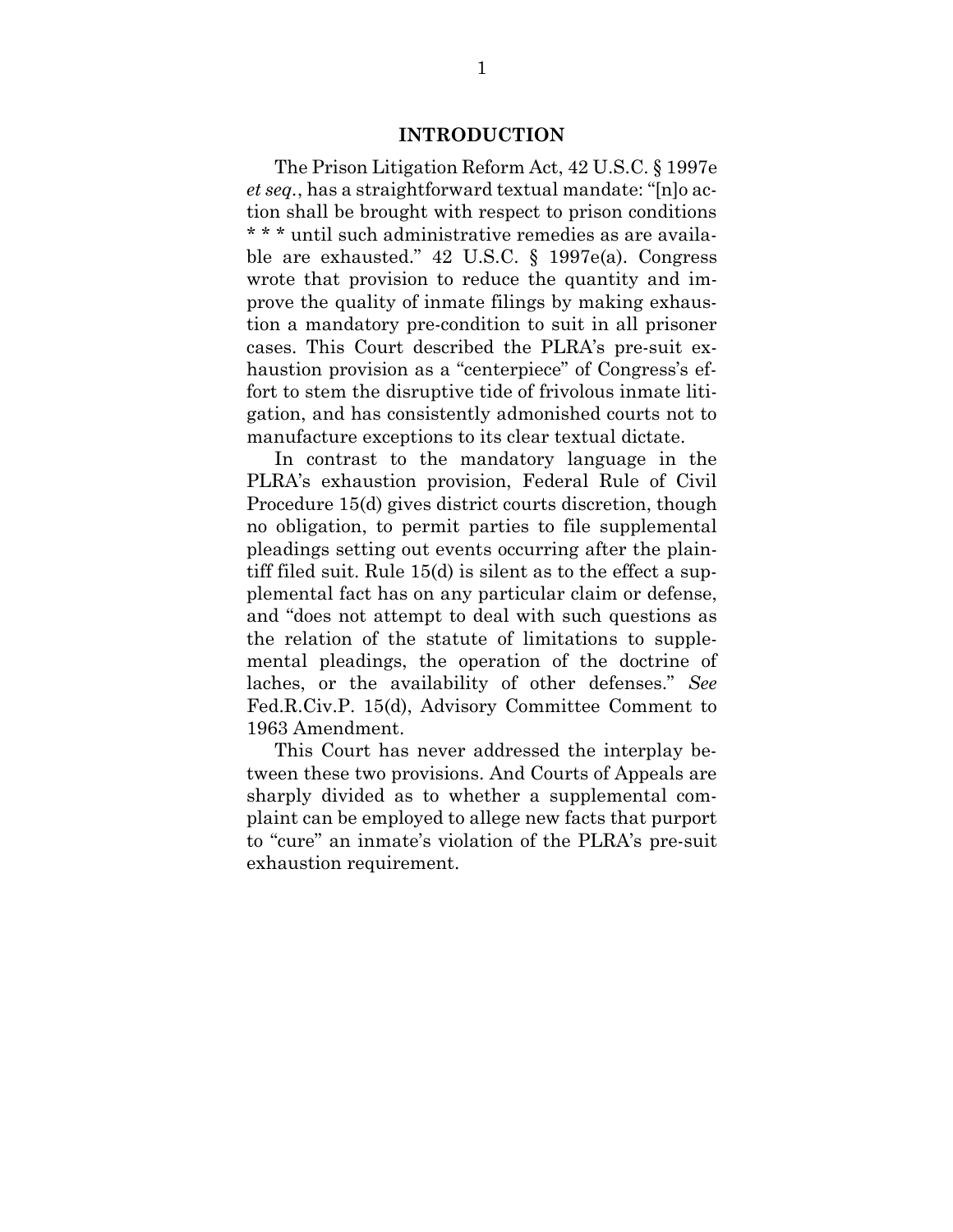The Fifth, Seventh, Tenth, and Eleventh Circuits agree that Rule 15 does not override the statutory prefiling requirements of the PLRA. In contrast, the Third and Ninth Circuits have held that Rule 15(d)'s discretionary pleading mechanism overrides the substantive requirements of the PLRA. That holding turns these two provisions on their heads, making exhaustion before suit optional, but *requiring* district courts to employ the once-discretionary Rule 15(d) as a panacea for all wrongs. This sprawling exception to the prefiling exhaustion requirement is without limiting principle and exemplifies the danger with allowing court-made exceptions to mandatory requirements. If that exception is allowed to stand, it will eventually swallow the rule that Congress created. By reducing the centerpiece of the PLRA to an empty formality that can be easily circumvented, the Third and Ninth Circuits handed inmates a tool to manipulate the system Congress established.

Review is necessary to resolve this irreconcilable conflict and to prevent further erosion of the PLRA's pre-suit exhaustion requirement. At least one Justice has already acknowledged that the circuits are split on the interplay between the PLRA and Rule 15, and that this split implicates an important and unresolved question that is worthy of this Court's review "because its resolution will have significant ramifications for not only prisoners and prison officials but also federal courts." *Wexford Health v. Garrett*, 140 S.Ct. 1611, 1612 (2020) (Thomas, J., dissenting from the denial of certiorari). This case presents an ideal opportunity to resolve that circuit split and address that unanswered question.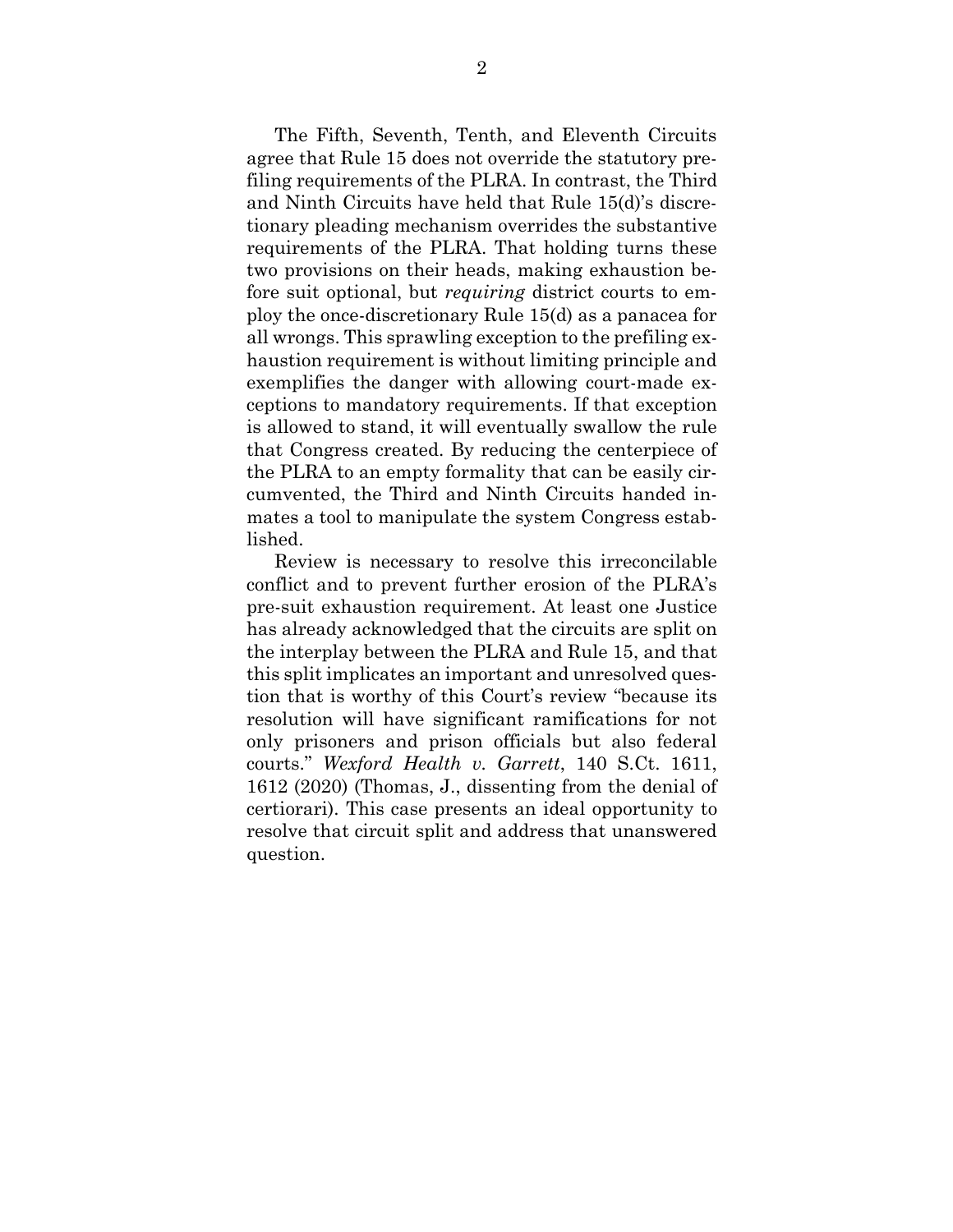#### **OPINIONS BELOW**

<span id="page-10-0"></span>The opinion of the Court of Appeals is not reported, and is appended to this petition at 1a. The decision of the District Court is not reported, and is appended at 13a.

#### **STATEMENT OF JURISDICTION**

<span id="page-10-1"></span>The District Court had jurisdiction under 28 U.S.C. § 1331, and the Court of Appeals had jurisdiction under 28 U.S.C. § 1291. The Court of Appeals' judgment was entered on June 8, 2021. This petition is being filed within 150 days of that judgment, as authorized by this Court's March 19, 2020 and July 19, 2021 Orders regarding filing deadlines. This Court has jurisdiction under 28 U.S.C. § 1254.

#### **RELEVANT PROVISIONS**

<span id="page-10-2"></span>Subsection 1997e(a) of the PLRA provides:

No action shall be brought with respect to prison conditions under Section 1983 of this title, or any other Federal law, by a prisoner confined in any jail, prison, or other correctional facility until such administrative remedies as are available are exhausted.

42 U.S.C. § 1997e(a).

Federal Rule of Civil Procedure 15(d) provides:

On motion and reasonable notice, the court may, on just terms, permit a party to serve a supplemental pleading setting out any transaction, occurrence, or event that happened after the date of the pleading to be supplemented. The court may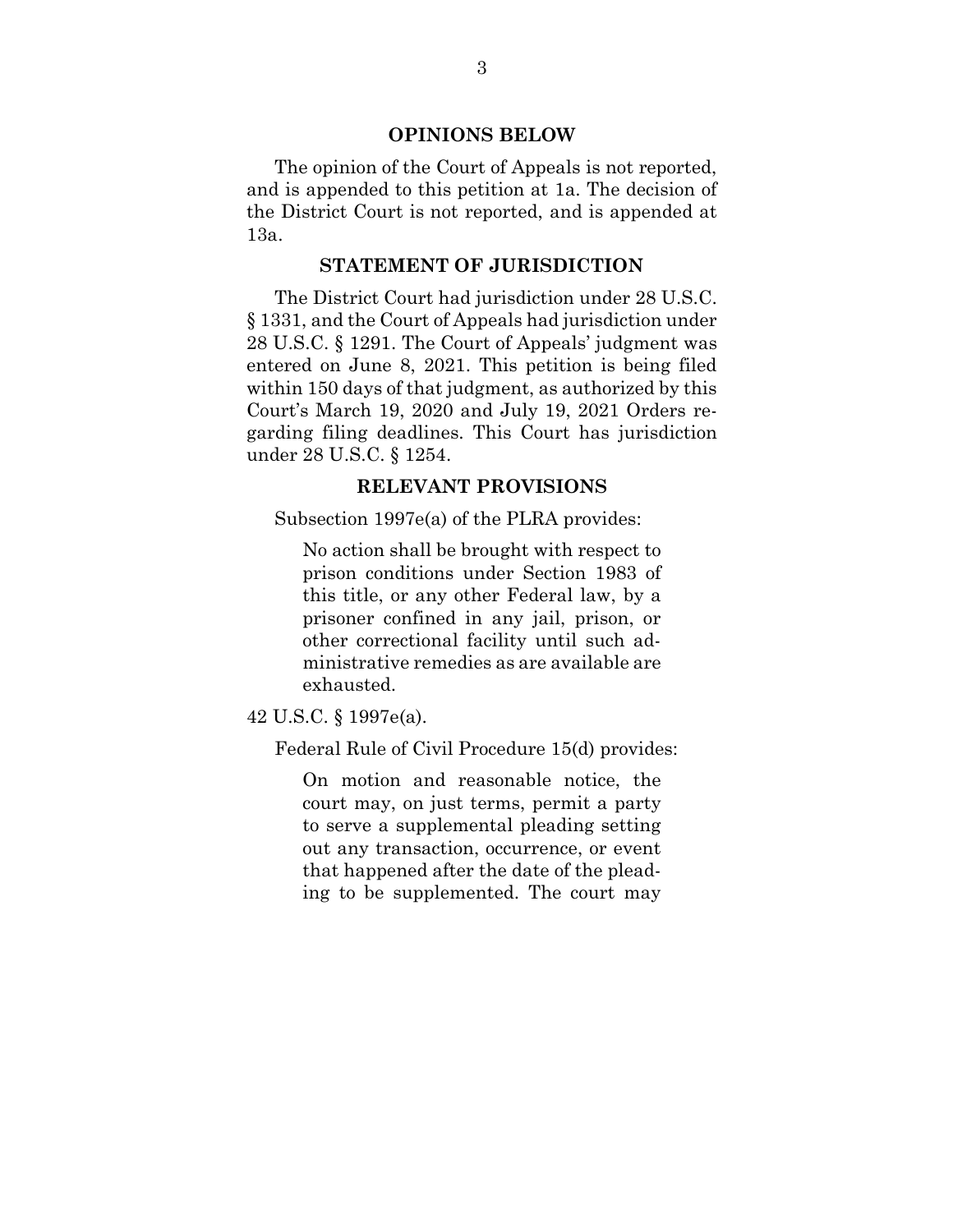permit supplementation even though the original pleading is defective in stating a claim or defense. The court may order that the opposing party plead to the supplemental pleading within a specified time.

<span id="page-11-0"></span>Fed.R.Civ.P. 15(d).

#### **STATEMENT OF THE CASE**

#### <span id="page-11-1"></span>**A. The Prison Litigation Reform Act**

In 1996, Congress enacted the PLRA amidst a sharp rise in prisoner litigation in the federal courts. *Woodford v. Ngo*, 548 U.S. 81, 84 (2006) (citing *Alexander v. Hawk*, 159 F.3d 1321, 1324-25 (11th Cir. 1998)). By 1995, more than a quarter of all suits filed in federal district courts were brought by prisoners. *Alexander*, *supra* (citing, *inter alia*, *Administrative Office of the United States Courts*, 1995 Federal Court Management Statistics, 167). Through the PLRA, Congress endeavored to stem the "disruptive tide of frivolous prisoner litigation" by decreasing the quantity and improving the quality of inmate cases. *Woodford*, 548 U.S. at 84; *see also Jones v. Bock*, 549 U.S. 199, 203 (2007) ("What this country needs, Congress decided, is fewer and better prisoner suits") (citation omitted).

Congress was not writing on a blank slate. Under the PLRA's precursor, the Civil Rights of Institutionalized Persons Act (CRIPA), district courts had broad discretion, though no obligation, to require inmates to exhaust administrative remedies before initiating litigation. *Booth v. Churner*, 532 U.S. 731, 739 (2001); *see also Woodford*, 548 U.S. at 84 (describing CRIPA's exhaustion provision as "weak"). Congress deemed this discretion under CRIPA problematic and replaced it with an "invigorated" exhaustion provision, which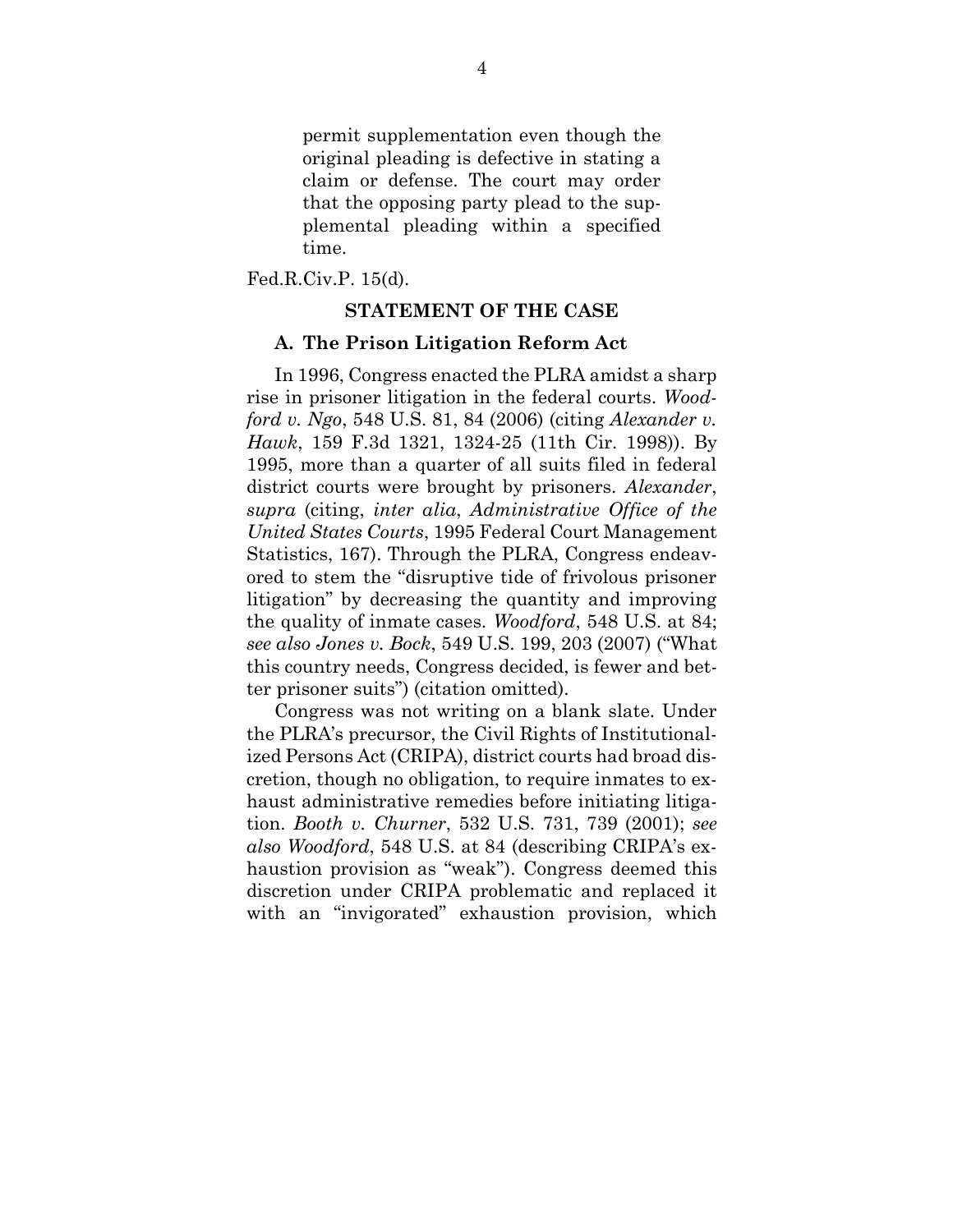stripped district courts of their discretion by making exhaustion mandatory in all cases challenging prison conditions. *See Porter v. Nussle*, 534 U.S. 516, 524-29 (2002). This mandatory exhaustion requirement became a "centerpiece" of the PLRA. *Woodford*, 548 U.S. at 84.

### <span id="page-12-0"></span>**B. The Circuit Courts Split on Whether the PLRA's Prefiling Requirements Displace Federal Rule of Civil Procedure 15.**

Twenty-one years ago, the Eleventh Circuit, sitting *en banc,* examined the interplay between the PLRA and Federal Rule of Civil Procedure 15. *Harris v. Garner*, 216 F.3d 970 (11th Cir. 2000) (*en banc*). In that case, the Eleventh Circuit faced whether to apply the PLRA's restrictions to plaintiffs who were incarcerated at the time of filing their complaint, but who were released *pendente lite*. *Id.* at 972. That court concluded that a plaintiff's status when he commenced the lawsuit was a historical fact that could not be changed through a Rule 15 amendment. *Id.* at 975, 982. The Eleventh Circuit later extended its holding in *Harris* to the PLRA's mandatory exhaustion provision, concluding that "courts lack discretion to waive the exhaustion requirement." *Smith v. Terry*, 491 Fed. Appx. 81, 83 (11th Cir. 2012). Thus, the PLRA's mandates displaced Rule 15.

The Fifth Circuit joined with the Eleventh, holding that a prisoner's "release during the pendency of the suit does not relieve him the obligation to comply with 42 U.S.C. § 1997e." *Williams v. Henagan*, 595 F.3d 610, 619 (5th Cir. 2010). *See also*, *Bargher v. White*, 928 F.3d 439, 447 (5th Cir. 2019), as revised (July 2, 2019) (reaffirming its holding in *Williams*). And a panel of the Sixth Circuit agreed with the Eleventh Circuit in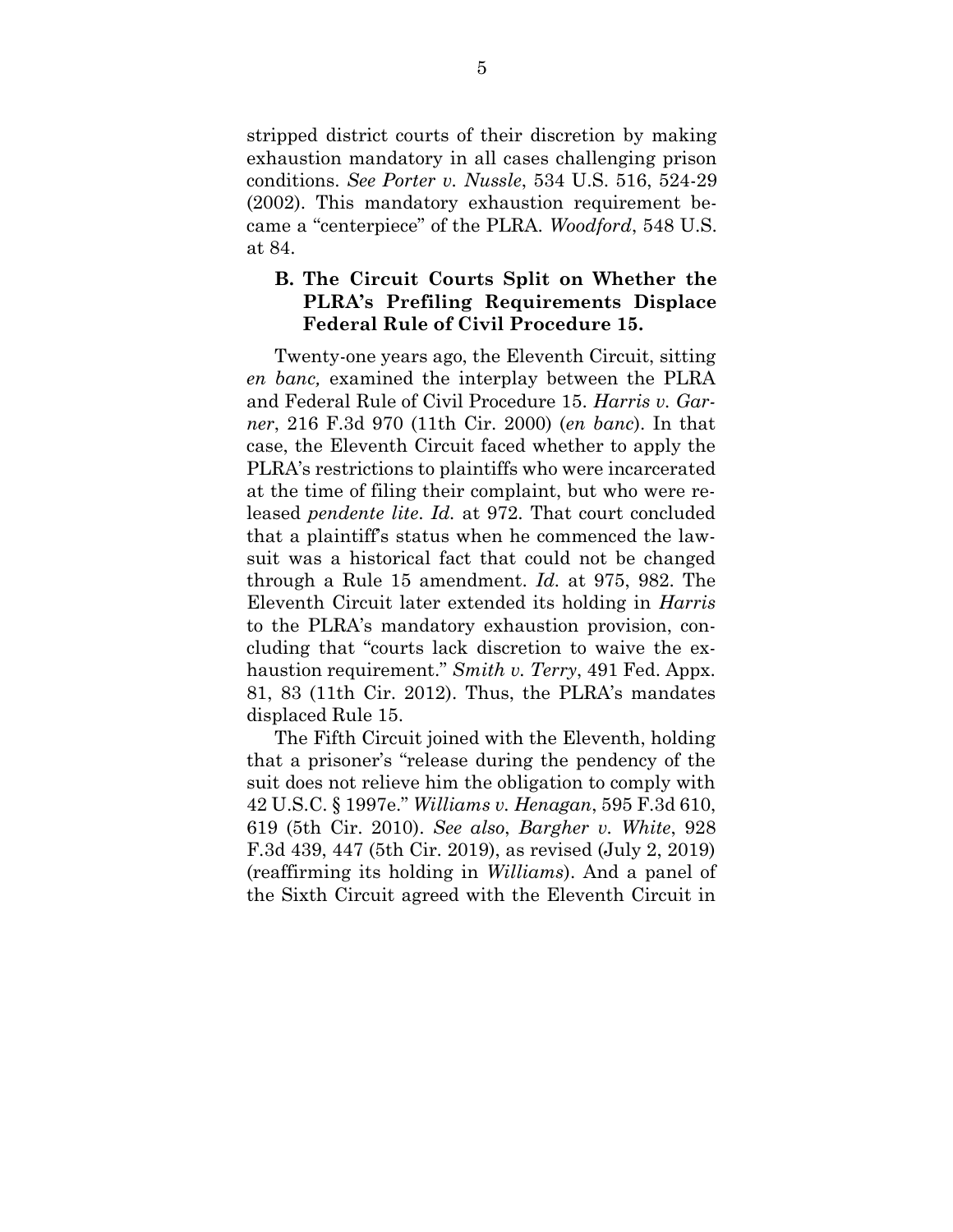dicta. *See Cox v. Mayer*, 332 F.3d 422, 428 (6th Cir. 2003).

In 2017, however, the Ninth Circuit split with the Eleventh and Fifth Circuits when it held that plaintiffs released during the pendency of their litigation "can cure deficiencies through later filings, regardless of when [they] filed the original 'action.'" *Jackson v. Fong*, 870 F.3d 928, 934 (9th Cir. 2017). That decision relied upon dicta contained in *Jones v. Bock*, 549 U.S. 199 (2007), that the PLRA's "statutory phrasing—'no action shall be brought'—is boilerplate language." *Jackson*, 870 F.3d at 934 (quoting *Jones*, 549 U.S. at 220).

The other circuits began choosing sides amongst this split. The Tenth Circuit joined the Fifth and Eleventh Circuits, concluding that an "amended complaint \* \* \* supersedes the original complaint's *allegations*  but not its *timing*." *May v. Segovia*, 929 F.3d 1223, 1229 (10th Cir. 2019) (emphasis in original). A plaintiff's status as prisoner, therefore, is fixed when the unexhausted claim is first alleged and that status is not cured through an amended complaint under Rule 15(a). *Id.* at 1228-29.<sup>1</sup>

In contrast, the Third Circuit in *Garrett v. Wexford Health*, 938 F.3d 69 (3d Cir. 2019), joined with the Ninth Circuit. There, an inmate failed to exhaust his administrative remedies but, after successfully delaying the proceedings for over a year, was released from incarceration, at which point he filed an amended pleading. *Id.* at 76, 78-79.

<sup>1</sup> The Tenth Circuit distinguished, however, a supplemental complaint under Rule 15(d) filed by a plaintiff after release from prison and raising *new* claims that occurred after the date of the pleading to be supplemented. Those new claims would not be subject to the exhaustion requirement. *Id.* at 1232.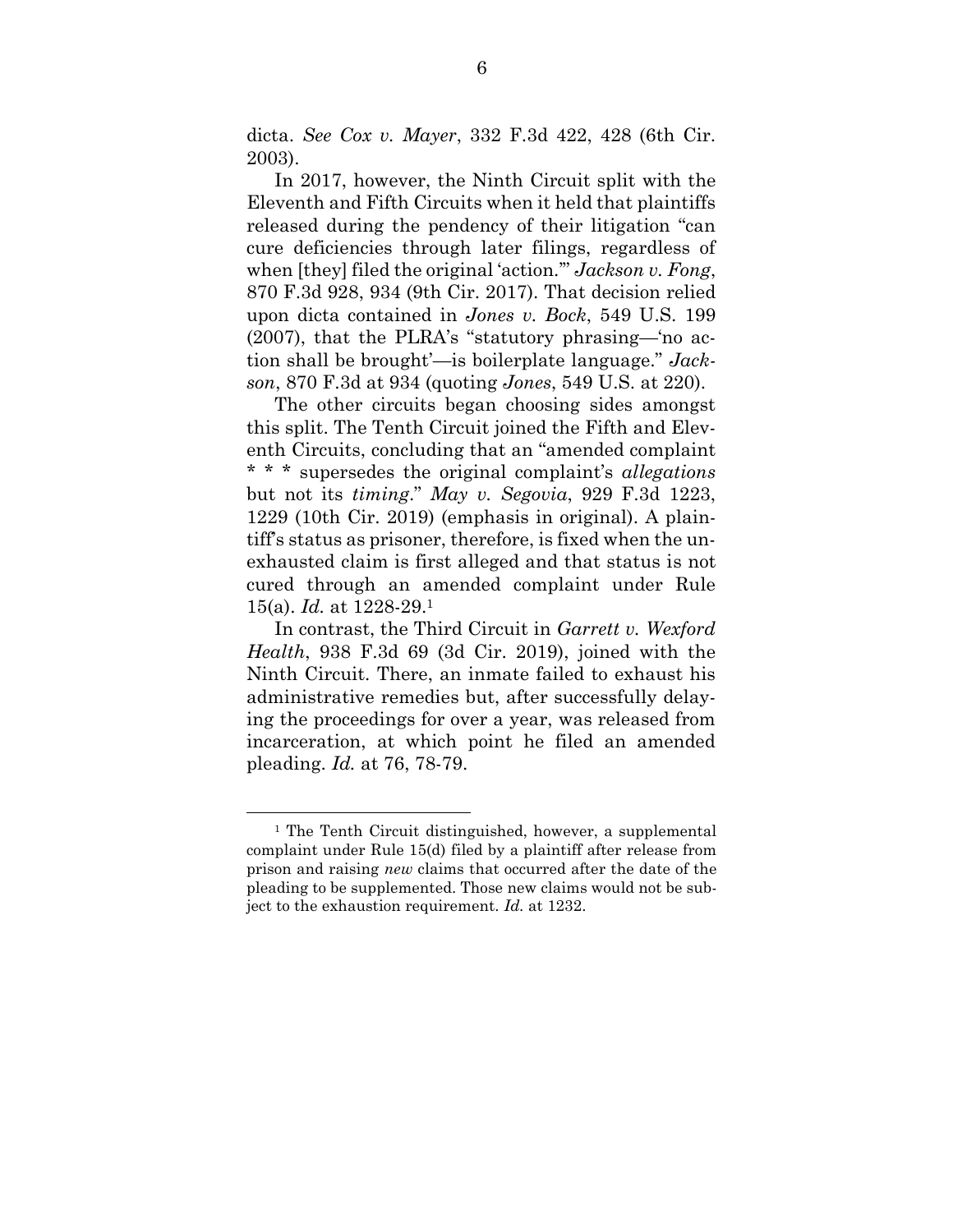Although Garrett never moved to file a supplemental complaint, the Third Circuit *sua sponte* construed Garrett's post-release pleading as both a Rule 15(a) amended complaint and a Rule 15(d) supplemental complaint. 938 F.3d at 81-83. The Court of Appeals concluded that because "[*Jones v.*] *Bock* teaches \* \* \* that the usual procedural rules apply to PLRA cases unless the PLRA specifies otherwise, \* \* \* the PLRA does not override the usual operation of Rule 15 here." *Id.* at 82, 87. Relying on this Court's dicta in *Jones* that the phrase "no action shall be brought" in the PLRA was "boilerplate," 549 U.S. at 220, the Third Circuit determined that Garrett's amended/supplemental pleading cured his failure to exhaust available administrative remedies because he was no longer incarcerated. *Id.* at 87.

A petition for a writ of certiorari was filed from the Third Circuit's decision in *Garrett* and at least one Justice would have granted certiorari. *See Wexford Health v. Garrett,* 140 S.Ct. 1611, 1611-12 (2020) (Thomas, J. dissenting from the denial of certiorari). Justice Thomas acknowledged that this Court had never addressed the important question presented, which had divided the Circuits, and criticized the Third Circuit's reading of the Court's "'boilerplate' dicta" in *Jones* "for far more than it is worth." *Ibid.* Justice Thomas explained that the Third Circuit misunderstood the Court's holding in *Jones*, which "actually confirms that the PLRA's prefiling requirements displace the Federal Rules of Civil Procedure, including Rule 15." *Ibid.*

#### <span id="page-14-0"></span>**C. Proceedings Below**

1. Respondent Albert Korb is a Pennsylvania inmate serving a life sentence for murdering his estranged wife. *Commonwealth v. Korb*, 617 A.2d 715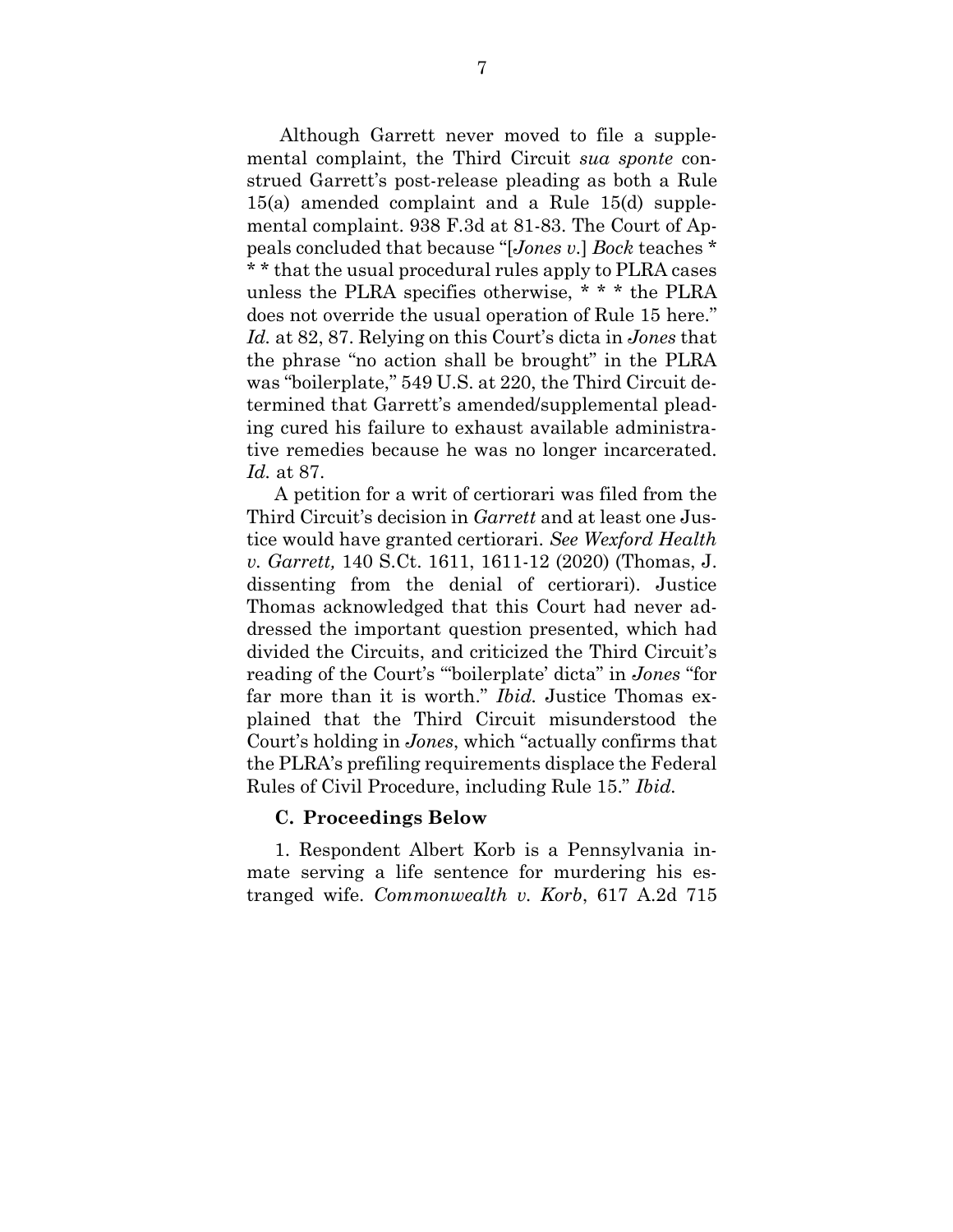(Pa. Super 1992). Since entering the Pennsylvania Department of Corrections (DOC), Korb has been no stranger to federal litigation. In *Korb v. Gilmore*, for example, after fully exhausting his prison administrative remedies as required by the PLRA, Korb alleged that prison staff were performing "illegal experiment[s]" on him. *See* 2:16-CV-01630, 2017 WL 2972254, \*3 (W.D. Pa. June 14, 2017), report and recommendation adopted, 2017 WL 2957890 (W.D. Pa. July 11, 2017). That claim was ultimately dismissed. *Ibid.*

2. In 2018, Korb initiated the present case *pro se* against DOC corrections officers, Sgt. Scott Haystings. Korb's four-page handwritten complaint did not reference 42 U.S.C. § 1983 or any specific provision of the Constitution. Dist. Ct. Docket, ECF No. 1. Korb acknowledged that after he was summoned to Sgt. Haystings's office to discuss the cleanliness of his prison cell, he attempted to flee. *Ibid.* Korb alleged that Sgt. Haystings assaulted him while attempting to prevent him from fleeing. *Ibid.*

Korb later filed an amended complaint, adding the prison's warden, Mike Clark, and the DOC's former secretary, John Wetzel, as defendants. Pet. App. 3a n.2. Korb acknowledged on the face of his amended complaint that he had not yet exhausted his administrative remedies. Pet. App. 3a. 2

Korb then went through the DOC's three-step administrative grievance process. The DOC denied Korb's

<sup>2</sup> The caption of Korb's amended complaint added two additional defendants, the Secretary of the DOC John Wetzel and the Superintendent of the prison in which he was housed Mike Clark. But the body of the amended complaint contained no specific allegations against Secretary Wetzel or Superintendent Clark.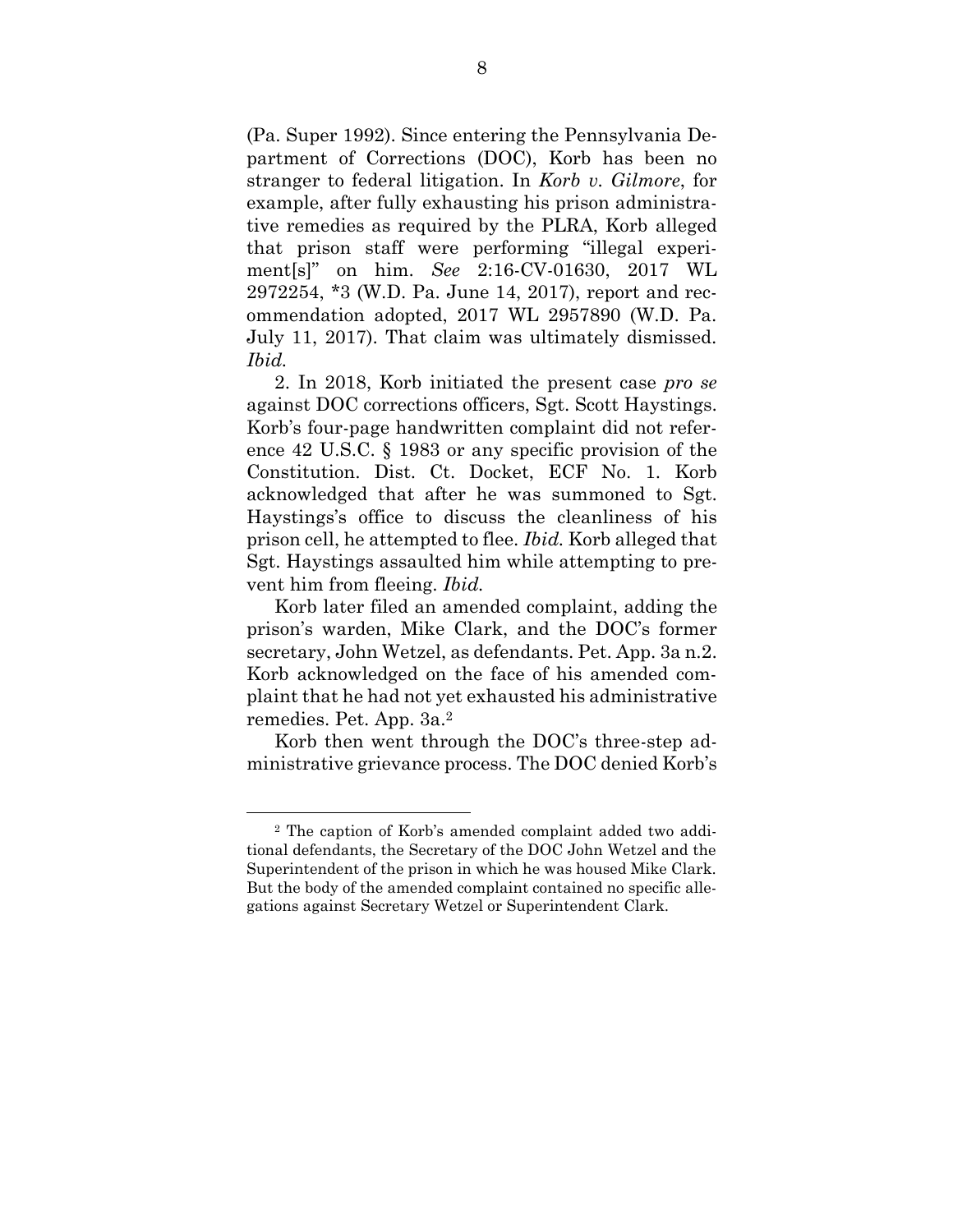grievance, explaining that video evidence of the incident directly contradicted his contention that he was assaulted. Dist. Ct. Docket, ECF No. 43-1 at 4; *see also* Dist. Ct. Docket, ECF No. 43-3 at 1. The prison also admonished Korb for attempting to flee Sgt. Haysting's office. *Ibid.*

Undeterred, Korb returned to litigating his alreadypending suit in court. Korb never filed a motion for leave to file a supplemental complaint. Instead, he submitted a series of letters with the District Court stating that he completed the prison's grievance process. Pet. App. 3a. None of those filings were styled as a motion for leave to file a supplemental complaint under Fed.R.Civ.P. 15(d).

The DOC officials then moved to dismiss pursuant to Fed.R.Civ.P. 12 (b)(6) based on Korb's acknowledgment that he initiated litigation before exhausting. Pet. App. 3a. The District Court granted that motion and dismissed Korb's amended complaint. 3

3. After Korb filed his notice of appeal, the Court of Appeals appointed pro bono counsel to represent him. Pet. App. 10a-12a. It then issued an hand-picking four non-jurisdictional issues for the parties to address in their briefs, including whether its 2019 decision in *Garrett* governed. <sup>4</sup> *Ibid.* Another issue raised by the Court

<sup>3</sup> The District Court dismissed Korb's complaint with prejudice. On appeal, the parties agreed that, if dismissal was appropriate, it should have been without prejudice.

<sup>4</sup> The Court of Appeals *sua sponte* inserted these issues into this case after and despite this Court express prohibition of such a "takeover of the appeal[.]" *United States v. Sineneng-Smith*, 140 S.Ct. 1575, 1581-82 (2020). "Courts are essentially passive instruments of government. They do not, or should not, sally forth each day looking for wrongs to right. They wait for cases to come to them, and when cases arise, courts normally decide only questions presented by the parties." *Id.* at 1579. And yet, the Third Circuit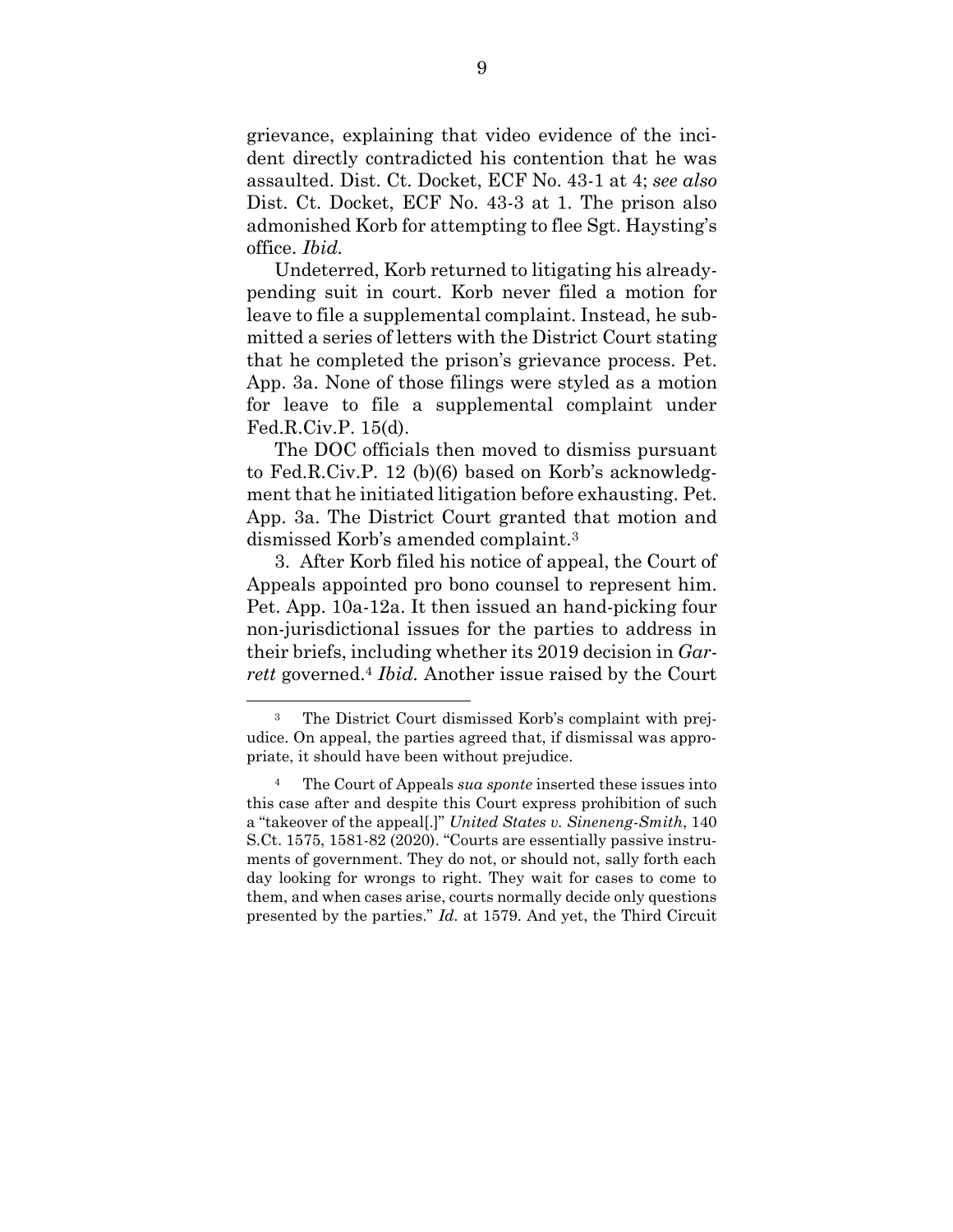of Appeals seemingly acknowledged tension between its holding in *Garrett*, that an inmate can cure a violation of the PLRA through a Rule 15(d) supplemental complaint, and its 2015 holding in *Pearson v. Sec'y Dep't of Corr.*, 775 F.3d 598, 603 (3d Cir. 2015), that mandatory administrative exhaustion under the PLRA is a statutory prohibition that tolls the statute of limitations. Pet. App. 11a-12a.

But the Court of Appeals did not address that tension. Instead, that court simply extended its prior decision in *Garrett* and determined that the District Court should have construed Korb's post-exhaustion letters as supplemental complaints under Rule 15(d), excusing his violation of Subsection 1997e(a). The Court of Appeals vacated the District Court's judgment and remanded for further proceedings.

#### <span id="page-17-0"></span>**REASONS FOR GRANTING THE PETITION**

The PLRA's mandatory exhaustion provision is clear and unambiguous; it prohibits an inmate from bringing any action—*i.e.*, invoking or commencing judicial proceedings—before fully and properly exhausting administrative remedies. 42 U.S.C. § 1997e(a). Nevertheless, because no precedent from this Court has squarely answered whether a Rule 15(d) supplemental pleading can be employed to disregard the text of the PLRA, the circuits are split on this important unsettled federal question. *See Wexford Health,* 140 S.Ct. at 1611-12 (Thomas, J. dissenting from the denial of certiorari).

has a penchant for directing the parties to brief specific non-jurisdictional issues it wishes to address. For example, that court issued a similar order raising non-jurisdictional issues in *Garrett v. Wexford Health. See Garrett*, 3d Cir. Docket 17-3480 (6/18/19 order)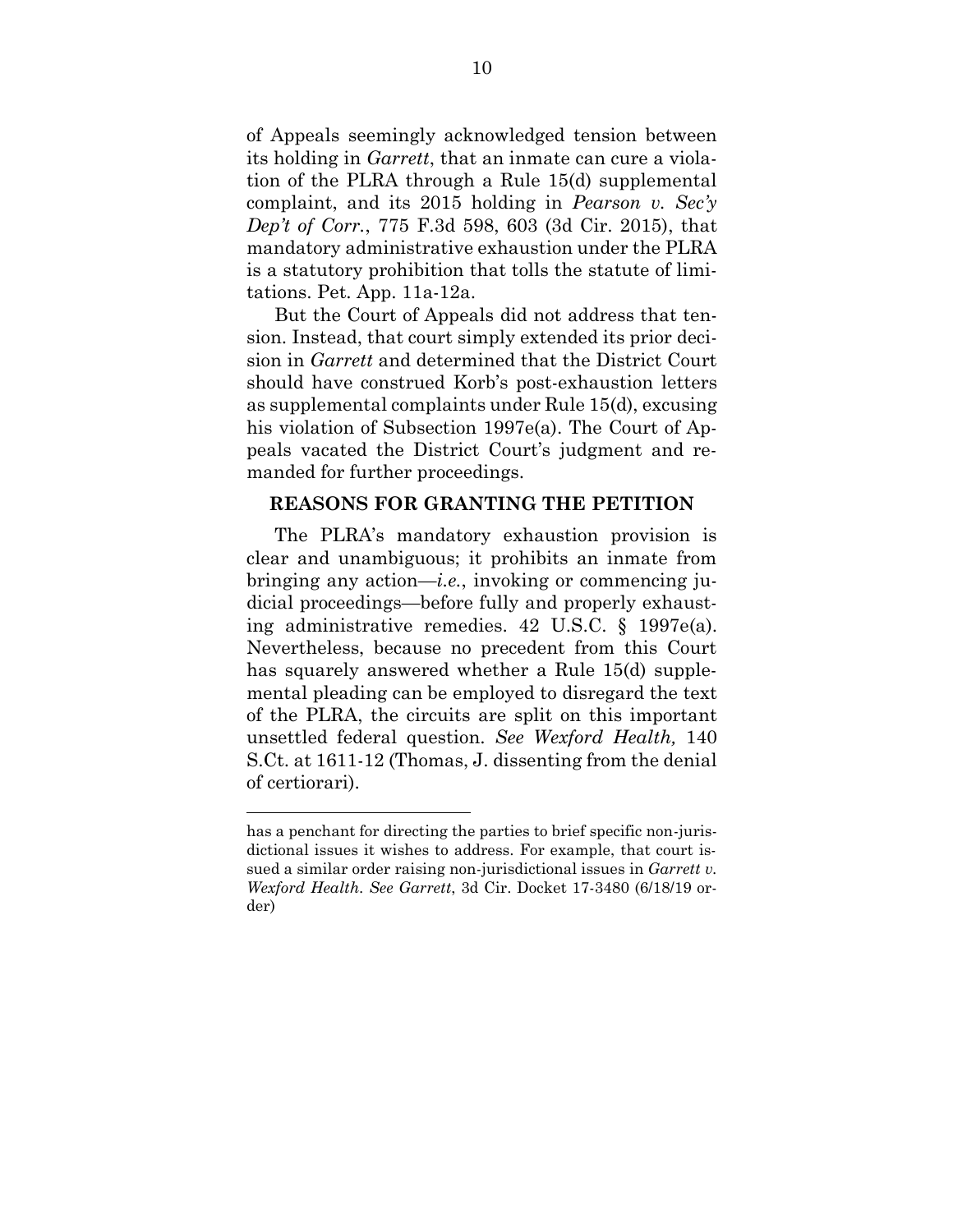The Fifth, Seventh, Eighth, Tenth, and Eleventh Circuits hold that the PLRA's mandates displace Rule 15. In holding the opposite, the Third and Ninth Circuits have rewritten both the PLRA and Rule 15 to require district courts to excuse undisputed violations of the mandatory exhaustion provision. The exception recognized in those later circuits is contrary to the text and purpose of the PLRA, and is built on a flawed interpretation of Rule 15 and crabbed reading of dicta in *Jones*. The Third and Ninth Circuits have created a disincentive for inmates to seek administrative redress before filing suit, effectively undoing the restraints enacted by Congress to combat frivolous inmate suits. This, in turn, will make prison administration inherently more difficult.

This Court's review is necessary to resolve this intractable conflict, clarify the contours of Rule 15(d), prevent further erosion of the PLRA's mandatory exhaustion provision, and reinstate an important penological tool relied upon by prison officials to maintain the safety of their institutions. *See* Sup. Ct. R. 10(a), (c). As Justice Thomas recently acknowledged in his dissent in *Wexford Health*, this Court has never considered the interplay between the PLRA and Rule 15(d). 140 S.Ct. at 1611-12. Now is the time to bring clarity to this important issue dividing the circuits.

## <span id="page-18-0"></span>**I. This Court Should Resolve the Circuit Split Over Whether an Inmate's Unexhausted Claims Are Cured by Filing a Supplemental Pleading.**

As described in the Statement of the Case, a split amongst the circuits arose after this Court's decision in *Jones v. Bock*, 549 U.S. 199 (2007). There, this Court reversed the Sixth Circuit's attempt to impose court-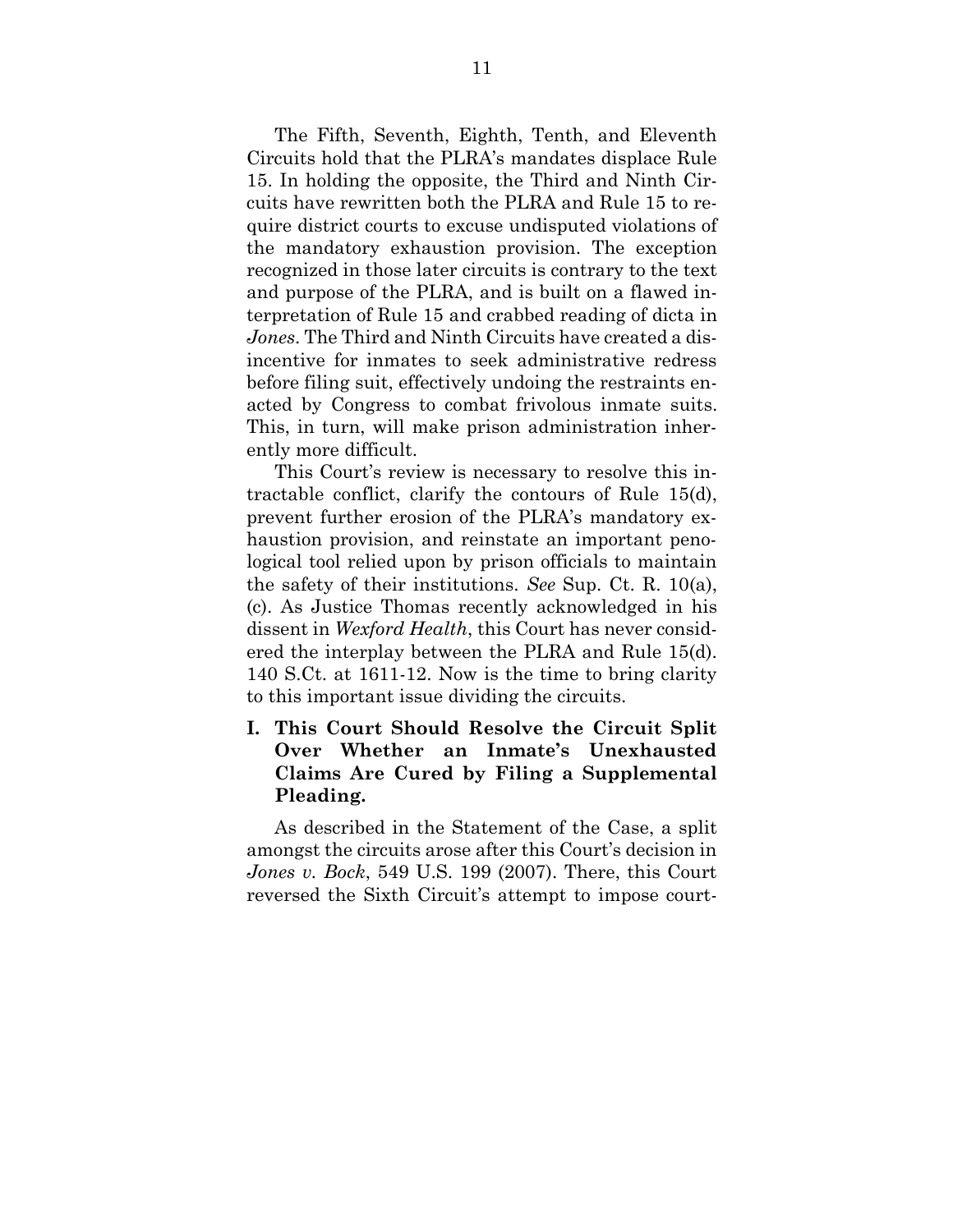made pleading rules upon inmates, explaining that the PLRA's "screening requirement does not—explicitly or implicitly—justify deviating from the usual procedural practice beyond the departures specified by the PLRA itself." 549 U.S. at 214. The Court admonished that creating new procedural rules beyond the strictures of the PLRA itself "exceeds the proper limits on the judicial role." 549 U.S. at 203. But, in dicta, this Court described the "statutory phrasing—'no action shall be brought'" in Section 1997e(a) of the PLRA as "boilerplate language." *Id.* at 220. The meaning of that decision split the circuits.

The PLRA's exhaustion mandate is clear: "*No action shall be brought \* \* \** by a prisoner \* \* \* until such administrative remedies as are available are exhausted." 42 U.S.C. § 1997e(a) (emphasis added). But after *Jones*, the question arose whether inmates could cure a failure to exhaust administrative remedies so long as they were released *pendente lite* and amended or supplemented their complaint? Essentially, does Rule 15 override the exhaustion mandate in Subsection 1997e(a)?

The Fifth, Tenth, and Eleventh Circuits answered these questions with a no. *See Bargher*, 928 F.3d at 447-448 (5th Cir. 2019); *May*, 929 F.3d at 1229 (10th Cir. 2019); *Smith*, 491 Fed. Appx. at 83 (11th Cir. 2012). And the Ninth and Third Circuits answered these same questions with a yes. *See Jackson* , 870 F.3d at 934 (9th Cir. 2017); *Garrett*, 938 F.3d at 87-90 (3d Cir. 2019). A clear split among the circuits had arisen, allowing "certain prisoners in the Third and Ninth Circuits to proceed unencumbered by the PLRA's exhaustion requirement while those in the Fifth and Eleventh Circuits are required to comply." *Wexford Health*, 140 S.Ct. at 1612 (Thomas, J., dissenting).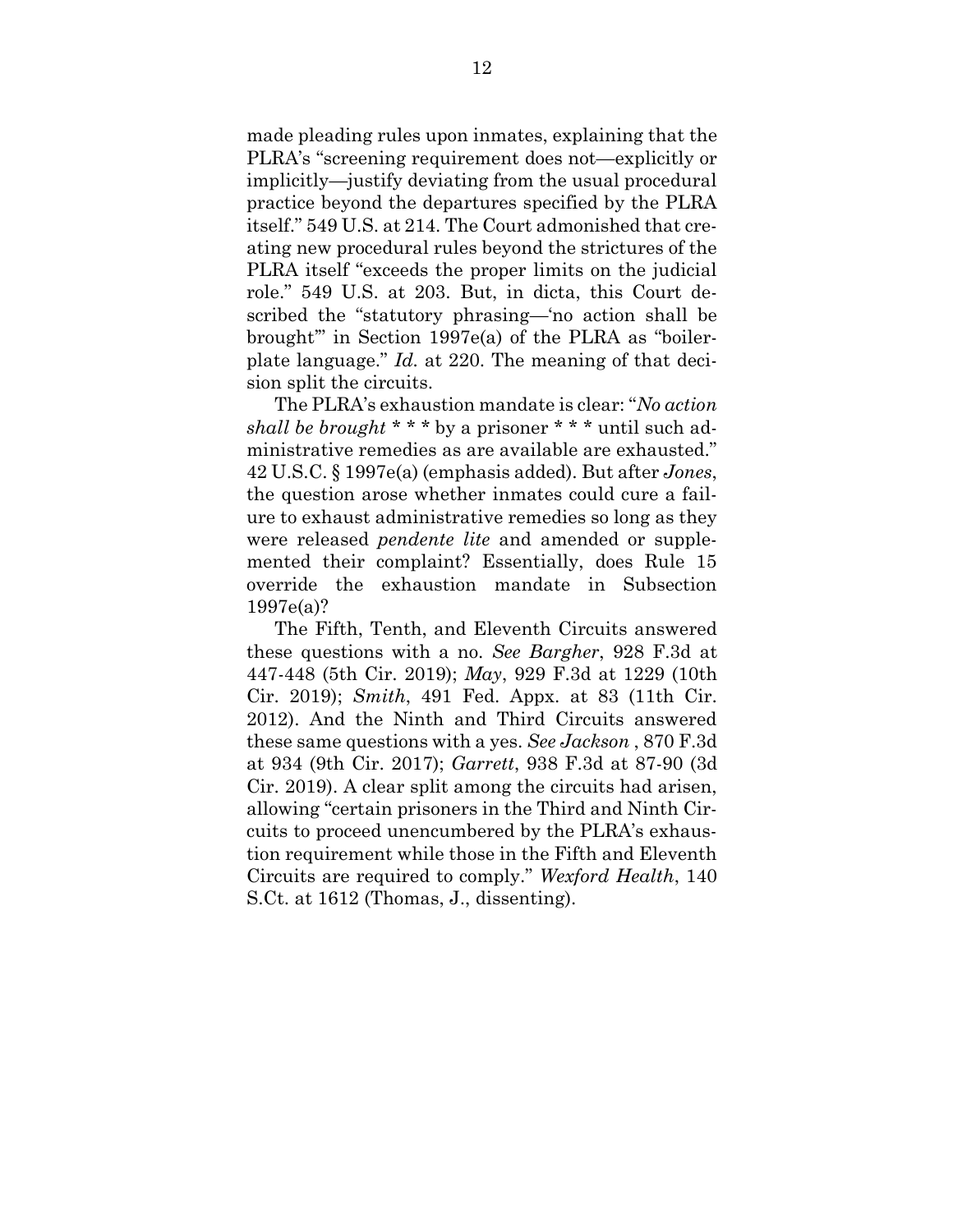A new split among the Courts of Appeals has now formed from that initial fissure. In the proceedings below, the Third Circuit extended its holding in *Garrett* to permit prisoners to bring a federal action *without* first exhausting, so long as they exhaust the prison's administrative remedies at any point during the litigation. Pet. App. 5a-8a. Relying extensively upon its earlier decision in *Garrett*, the Court of Appeals held that "Rule 15(d) permits a PLRA plaintiff to cure a deficiency based on subsequent exhaustion by filing a supplemental pleading, and such facts are deemed to be part of the complaint that the plaintiff initially presented to the court." Pet. App. 6a. This turns the prefiling requirements of the PLRA on its head, and downgrades the "[n]o action shall be brought" command of Subsection 1997e(a) from boilerplate language to a nullity.

The Third Circuit's holding below that a prisoner can cure a failure to exhaust *pendente lite* directly conflicts with the holdings of the Fifth, Seventh, and Eighth Circuits. *See Gonzalez v. Seal*, 702 F.3d 785, 788 (5th Cir. 2012) ("District courts have no discretion to excuse a prisoner's failure to properly exhaust the prison grievance process before filing their complaint. It is irrelevant whether exhaustion is achieved during the federal proceeding."); *Chambers v. Sood*, 956 F.3d 979, 984 (7th Cir. 2020) ("By its plain terms, the PLRA requires prisoners to exhaust administrative remedies before filing suit; a "sue first, exhaust later" approach is not acceptable."); *Johnson v. Jones*, 340 F.3d 624, 627 (8th Cir. 2003) ("Under the plain language of section 1997e(a), an inmate must exhaust administrative remedies before filing suit in federal court."). The original split created by *Jackson* and *Garrett* has now widened and deepened.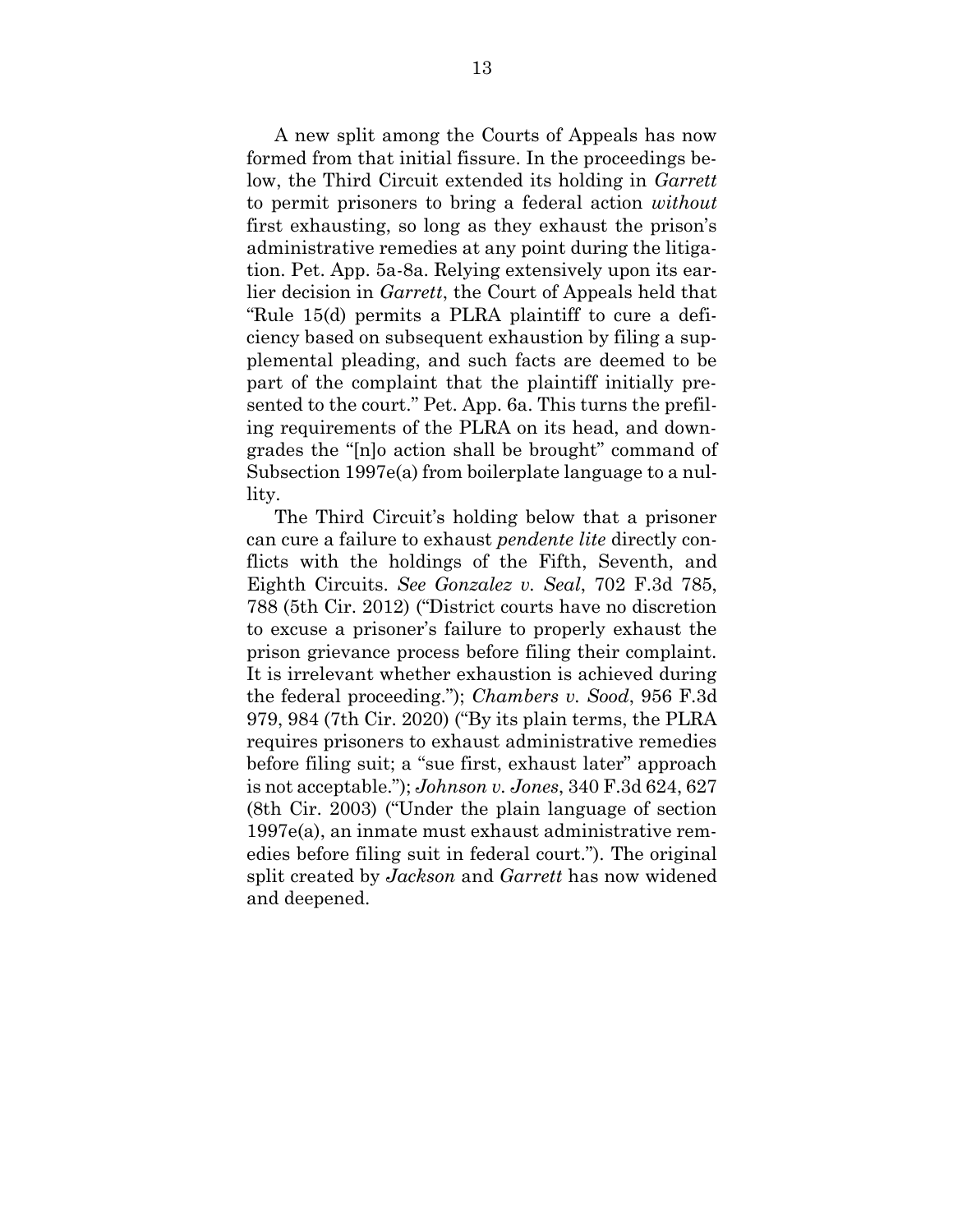The divergent paths taken by the Courts of Appeals are based upon a fundamental disagreement in interpreting this Court's holding in *Jones* and in whether the PLRA's explicit prefiling requirements displace the Federal Rules of Civil Procedure. Review by this Court is necessary to resolve this intractable split and clarify an important federal law. *See* Sup. Ct. R. 10(c).

- <span id="page-21-1"></span><span id="page-21-0"></span>**II. This Court Should Settle Whether an Inmate Cures His Failure to Comply with the PLRA's Mandatory Exhaustion Provision by Filing a Rule 15(d) Supplemental Pleading.**
	- **A. The text of PLRA's mandatory exhaustion provision unambiguously requires inmates to exhaust administrative remedies before invoking the judicial process.**

The exception to pre-suit exhaustion recognized by the Third and Ninth Circuits runs afoul of the plain text of the PLRA. In *Ross v. Blake*, this Court clarified that the PLRA's exhaustion provision contains only one textual exception—where administrative remedies are unavailable to the inmate. 587 U.S. 632, 639 (2016) ("But aside from that one exception, the PLRA's text suggests no limits on an inmate's obligation to exhaust"). In reaching that conclusion, this Court distinguished between judicially developed exhaustion doctrines, which are inherently amenable to judge-made exceptions, and mandatory exhaustion regimes established by statute, which foreclose judicial discretion. *Id.* at 639-42 (citing, *inter alia*, *McNeil v. United States*, 508 U.S. 106, 111, 113 (1993)). The Court emphasized that when Congress creates an exhaustion provision through legislation, "courts have a role in creating exceptions only if Congress wants them to." *Id*. at 639. Applying that principle to the case in *Ross*, the Court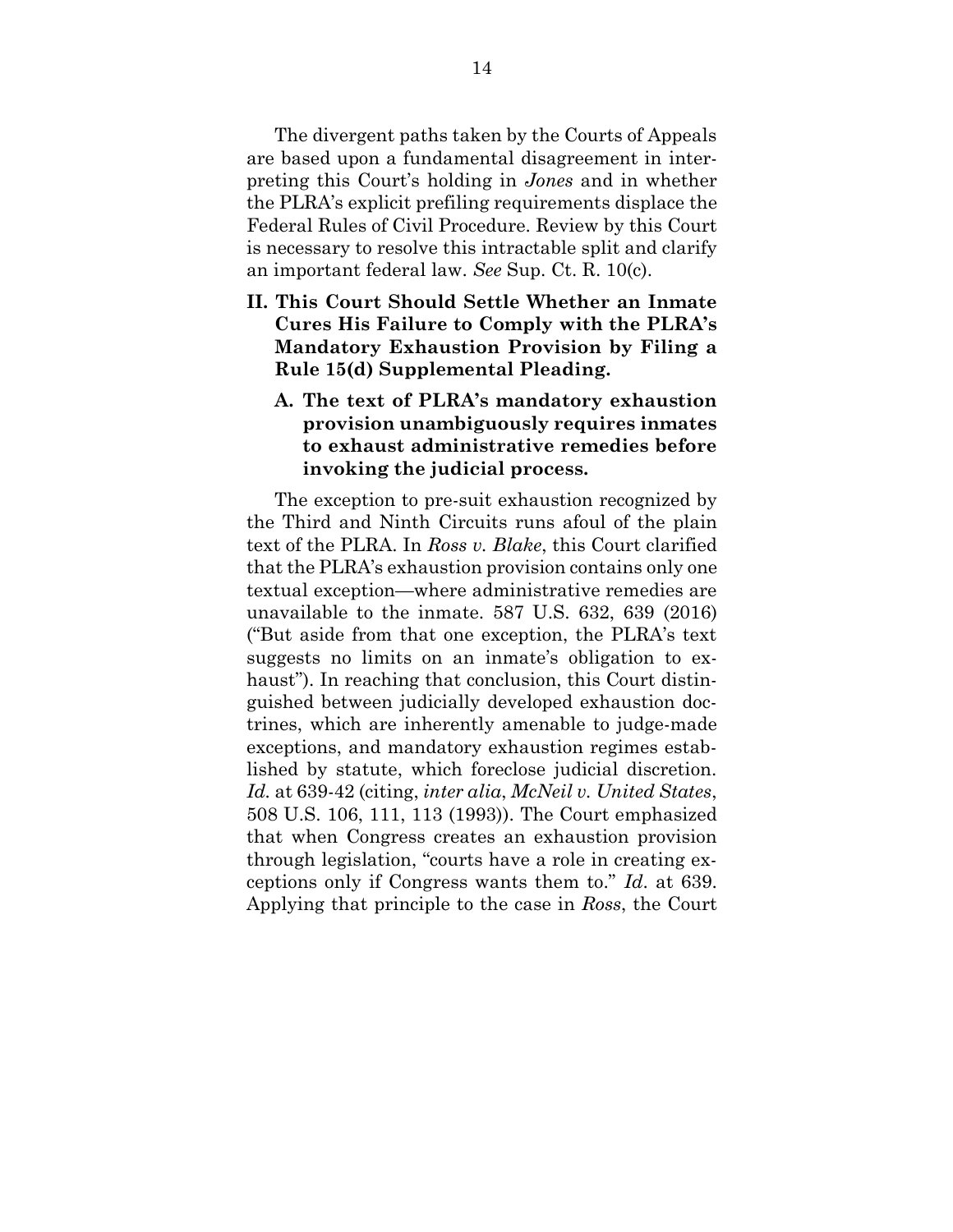invalidated the "special circumstances" exception crafted by the Fourth Circuit as unsupported by the text of the PLRA and criticized that court's "freewheeling approach to exhaustion as inconsistent with the PLRA." *Id.* at 635.

As the Court observed in *Ross*, it has rejected every effort by a lower court to curtail the PLRA's mandatory exhaustion provision. *Id.* at 640-41 (collecting cases); *see also Booth*, 532 U.S. at 741 n.6 (rejecting "futility" exception to Subsection 1997e(a), stating "we will not read futility or other exceptions into statutory exhaustion where Congress has provided otherwise"); *Porter*, 534 U.S. at 520 (holding that the PLRA does not contain an exception for excessive force claims, stating the PLRA's "exhaustion requirement applies to all prisoners seeking redress for prison circumstances or occurrences"); *Woodford*, 548 U.S. at 91-92 (holding that the PLRA does not include an exception for constitutional claims). Therefore, the plain and ordinary meaning of the PLRA's mandatory exhaustion provision must be given force and effect, while judicially crafted exceptions to this requirement are prohibited. Full and proper exhaustion must occur *prior* to invoking judicial process.

The Eleventh and Seventh Circuits' analyses of this issue accords with this Court's recognition of Congressional authority. *See Harris*, 216 F.3d at 972-76; *Ford v. Johnson*, 362 F.3d 395 (7th Cir. 2004). In *Harris*, the Eleventh Circuit considered the applicability of the PLRA when a plaintiff files a lawsuit while still confined in prison, but files a supplemental pleading upon being released. The specific PLRA provision at issue in that case, 42 U.S.C. § 1997e(e), provides that "[n]o Federal civil action may be brought by a prisoner \* \* \* for mental or emotional injury suffered while in custody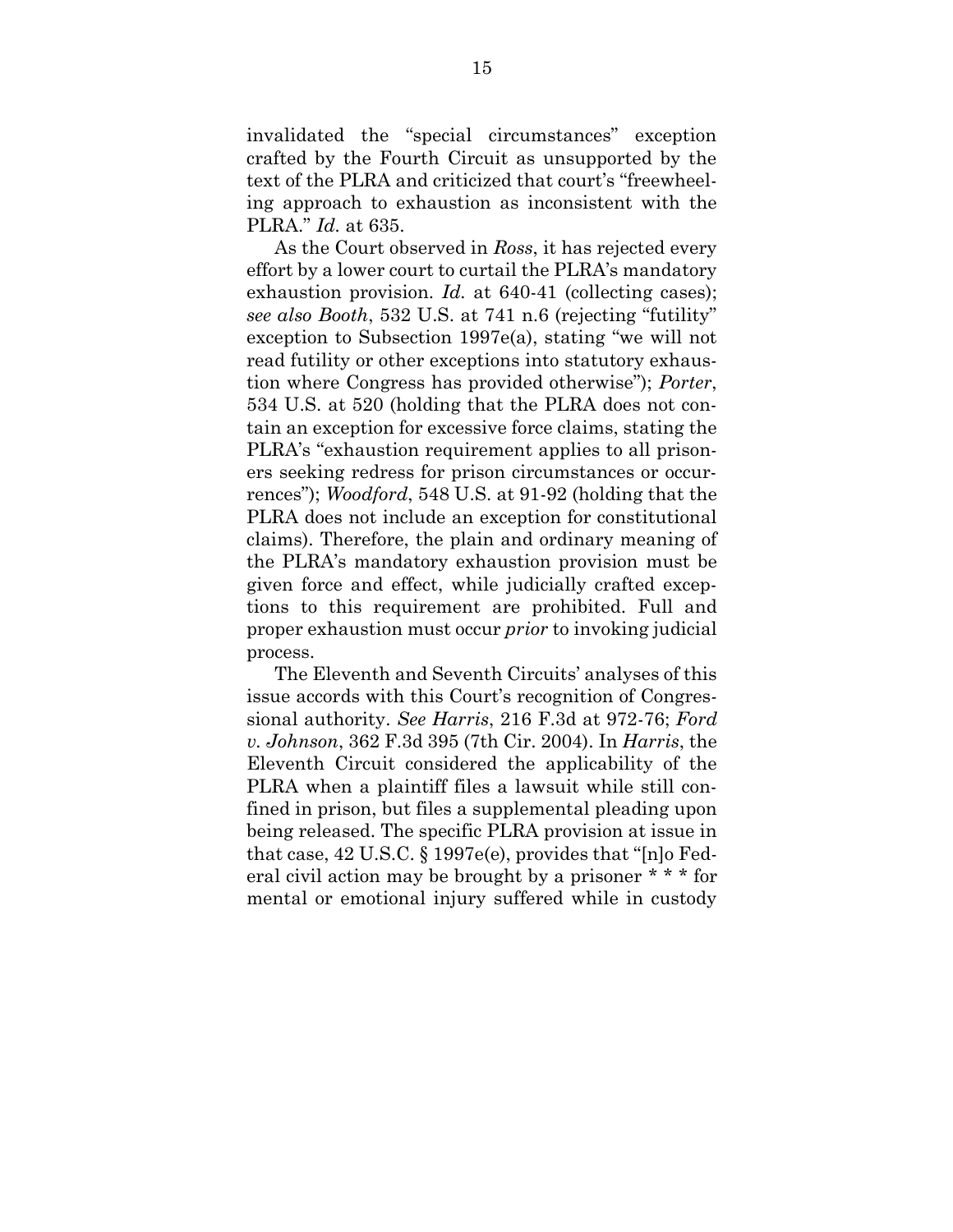without a prior showing of physical injury." *Ibid. Harris* thus hinged upon the meaning of the word "brought" in the PLRA. *Id.* at 973 ("The dispositive question is whether 'bring' means to commence or start a lawsuit, or instead means to maintain or continue it to conclusion").

In the Eleventh Circuit's view, the concept of "bringing an action" has a well-established meaning at law and refers to the filing or commencement of a lawsuit, not to its continuation. *Id.* at 973-74 (citing, *inter alia*, *Black's Law Dictionary* 192 (6th ed. 1990)). It is a longstanding principle that "[a] suit is *brought* when in law it is *commenced*[.]" *Goldenberg v. Murphy*, 108 U.S. 162, 163 (1883) (emphasis added). Relying on the precept that Congress knows the settled legal definition of the words it uses, and intends to use those words in the accepted sense, the Eleventh Circuit applied the plain and ordinary meaning of the phrase "brought" and determined that the inmate could not obtain relief for mental or emotional injuries without first showing physical injury. *Harris*, 216 F.3d at 973-74*.* The Eleventh Circuit emphasized that "Congress could have written the statute to focus on the opportunity costs of *prosecuting* actions, but it did not. Instead, Congress aimed at the opportunity costs of *filing* actions." *Id.* at 982 (emphasis added).

Likewise, in *Ford*, the Seventh Circuit held that an inmate's claim had to be dismissed where he exhausted the prison's administrative remedies a few days after mailing the district court his complaint. 362 F.3d at 398. The Seventh Circuit reasoned that a suit is "brought" under Subsection 1997e(a) when the district court receives a prisoner's complaint, not when some future action—such as paying the filing fee—occurs. *Id.* at 399 ("What sense would it make to allow a prisoner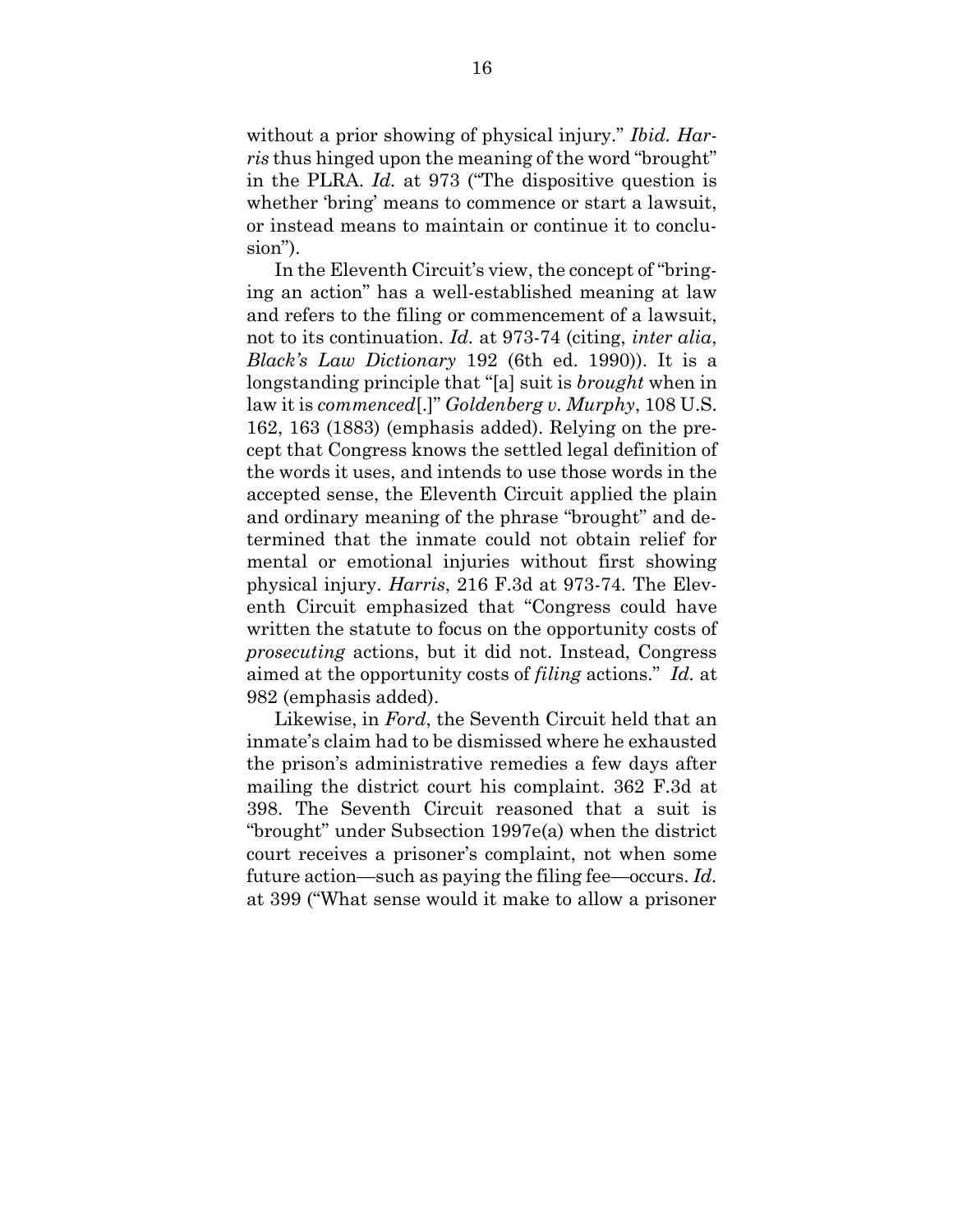to initiate litigation before exhausting his intra-prison remedies, provided the prisoner takes care not to pay the filing fee until later?")

That court noted that prefiling requirements "are common: no suit under the Federal Tort Claims Act until the agency has had time to rule on a claim for damages, no suit under the employment-discrimination laws until the parties have had time for administrative conciliation." *Id.* at 398. "And these rules routinely are enforced \* \* \* by dismissing a suit that begins too soon, even if the plaintiff exhausts his administrative remedies while the litigation is pending." *Ibid.* (citing *McNeil v. United States*, 508 U.S. 106 (1993); *Hallstrom v. Tillamook County*, 493 U.S. 20 (1989)).

The Seventh Circuit recognized that "[r]ules of the form \* \* \* 'administrative remedies first, litigation second' reflect a belief that postponing suits induces people to concentrate their attention on negotiation or alternative dispute resolution, so that some fraction of the time parties will not need to litigate at all." *Ibid.* "Once litigation commences, however, that casts a pall over negotiation or the administrative process, because it commits both resources and mental energies to court." *Ibid.* "To prevent this subversion of efforts to resolve matters out of court, it is essential to keep the courthouse doors closed until those efforts have run their course." *Ibid.*

The Eleventh and Seventh Circuits' sound reasoning comport with well-settled precepts of statutory construction, the text of the PLRA, and this Court's decisions in *Ross* and *McNeil*.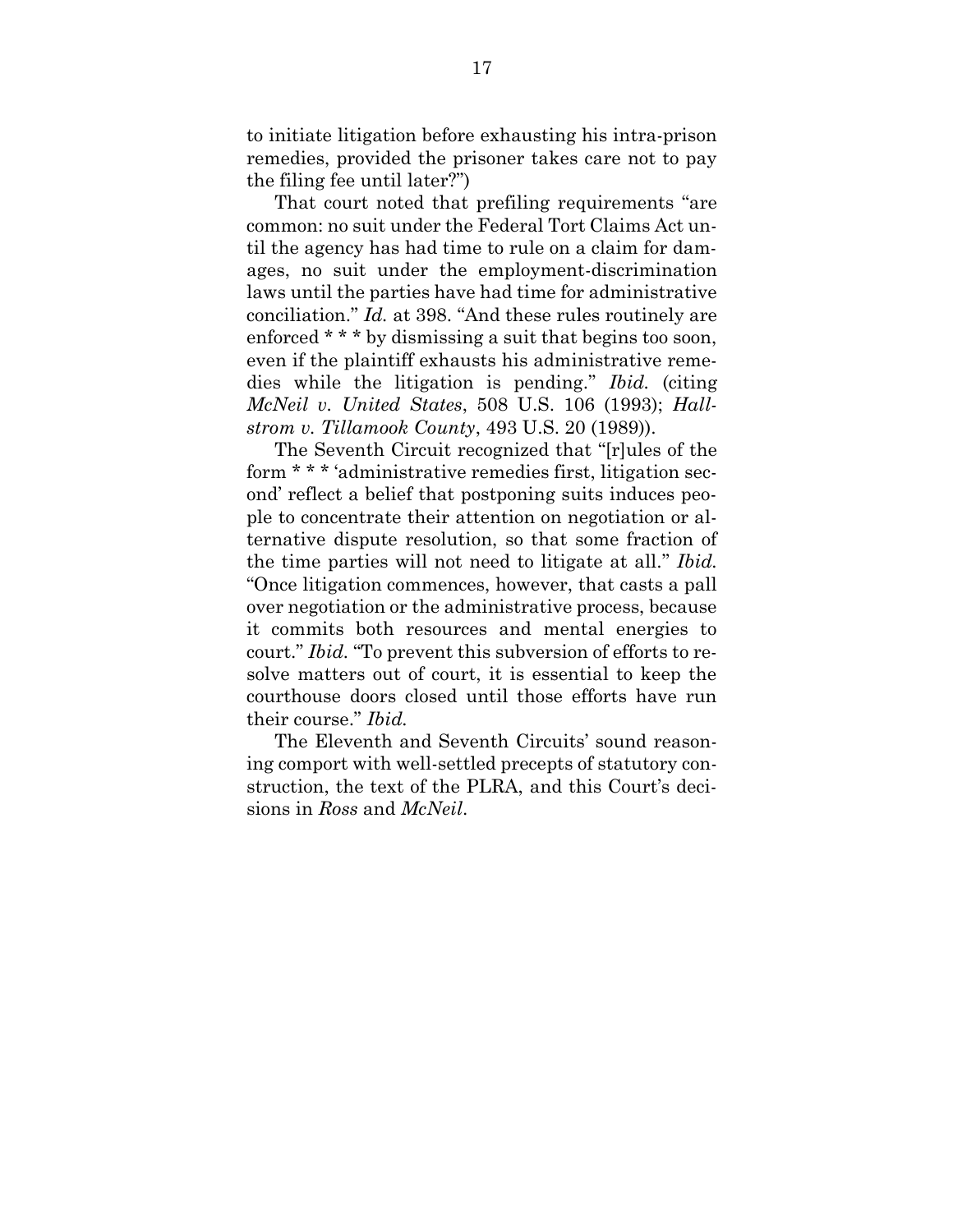## <span id="page-25-0"></span>**B.** *Jones v. Bock* **does not support, and indeed undermines, the Court of Appeals' new exception.**

In contrast to the Eleventh and Seventh Circuits' fidelity to the PLRA's text, the Third Circuit ignored what this Court said in *Ross* and *McNeil*, and rewrote the PLRA and Rule 15 to allow inmates to circumvent the prefiling exhaustion requirement. In the decision below, the Third Circuit relied almost exclusively upon its prior decision in *Garrett* to hold that "Rule 15(d) permits a PLRA plaintiff to cure" his or her failure to exhaust administrative remedies prior to bringing a lawsuit. Pet. App. 5a-6a, n.4. In *Garrett*, the Court of Appeals justified its departure from the plain and ordinary meaning of the statute through a misplaced reliance on this Court's decision in *Jones*. *Garrett*, 938 F.3d at 86.

Unlike this Court's decisions in *Ross*, *Booth*, *Porter*, and *Woodford*, *Jones* did not involve a lower court's attempt to impose a judge-made exception upon the PLRA's exhaustion requirement. Rather, *Jones* involved the exact opposite scenario, namely, the Sixth Circuit's attempt to impose additional hurdles upon inmates beyond the strictures of the PLRA. *See Ross*, 578 U.S. at 640 n.1 (distinguishing *Jones* from *Booth*, *Porter*, and *Woodford*). Specifically, *Jones* involved a trio of post-exhaustion procedural rules constructed by the Sixth Circuit which: (1) required inmates to plead in demonstrate exhaustion in their complaints; (2) permitted suit against those defendants named in the administrative grievance only; and (3) required dismissal of an entire action when an inmate brought a mix of exhausted and non-exhausted claims. 549 U.S. at 203. This Court invalidated all three of those post-exhaustion procedural rules and admonished that creating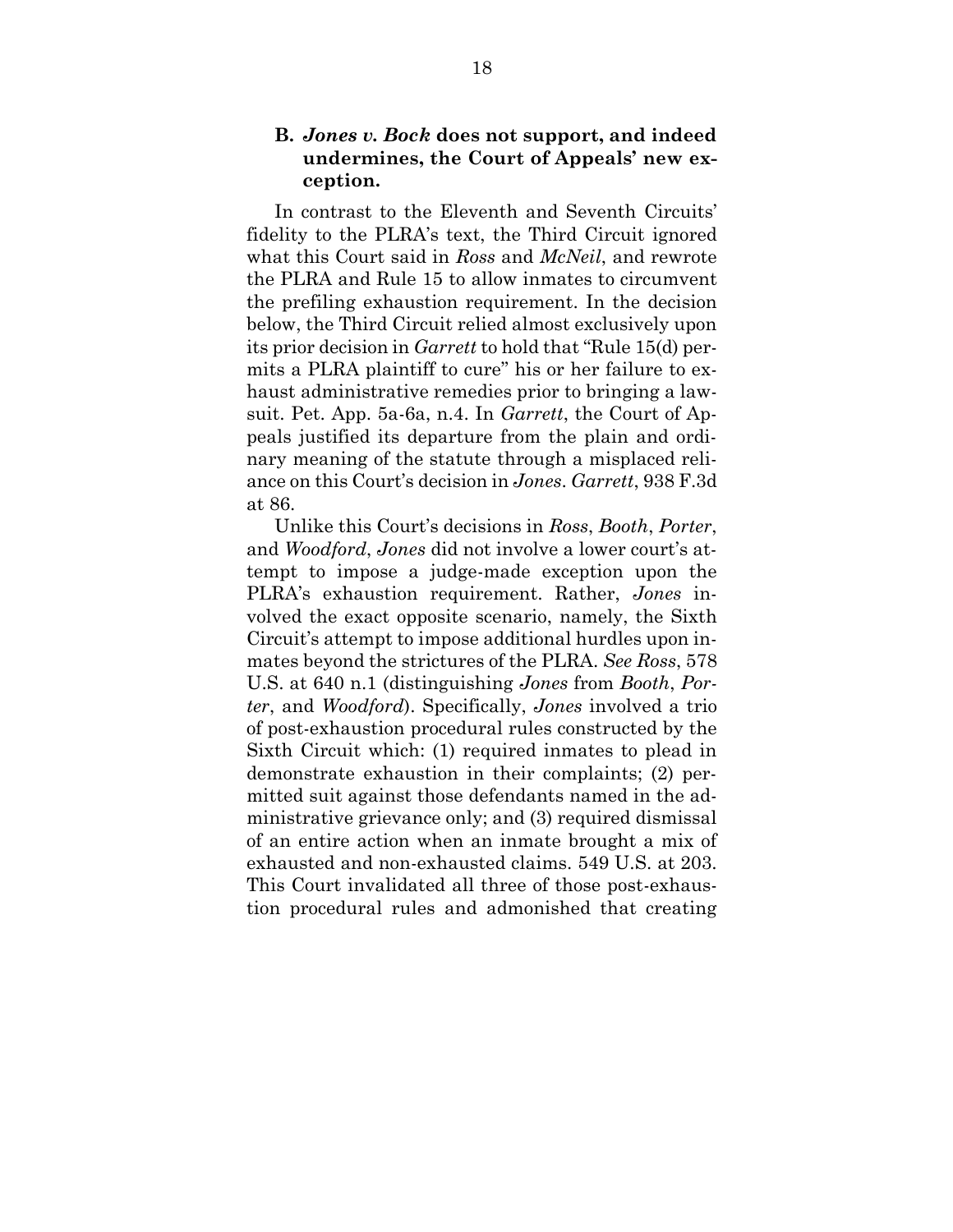new procedural rules beyond the strictures of the PRA "exceeds the proper limits on the judicial role." *Ibid.*

The Third Circuit seized on dicta in this Court's discussion of the third issue in *Jones*. But, in *Jones*, the Sixth Circuit had interpreted the phrase "[n]o action shall be brought" in Subsection 1997e(a) to require dismissal of an entire inmate suit that included a mix of exhausted and non-exhausted claims. 549 U.S. at 219. The Sixth Circuit reasoned that if Congress had intended to enable courts to dismiss unexhausted claims only, while retaining the balance of the lawsuit, it would have used the word "claim" rather than "action" in the PLRA. *Ibid. Jones* thus turned on the meaning of the word "action" as used in the PLRA, not "brought."

In rejecting the Sixth Circuit's analysis, this Court observed that statutory references to an "action" have never been "read to mean that every claim included in an action must meet the pertinent requirement before the 'action' may proceed." *Id.* at 221 (citations omitted). Rather, statutes must be read in light of the longstanding procedural norm that when a complaint has both good and bad claims "only the bad claims are dismissed; the complaint as a whole is not." *Ibid.* (internal brackets omitted and citation omitted). Concluding that it could not glean Congressional intent to depart from this norm from the simple use of the term "action," a commonly used term that appears in many federal statutes, this Court held that the PLRA did not enable dismissal of an entire case merely because it contained a mix of exhausted and unexhausted claims. *Ibid*. Thus, this Court clarified that the PLRA applies to particular claims, not entire actions.

Overlooking the central principle of this holding, the Third Circuit seized on *Jones's* description of the phrase "[n]o action shall be brought" in the PLRA as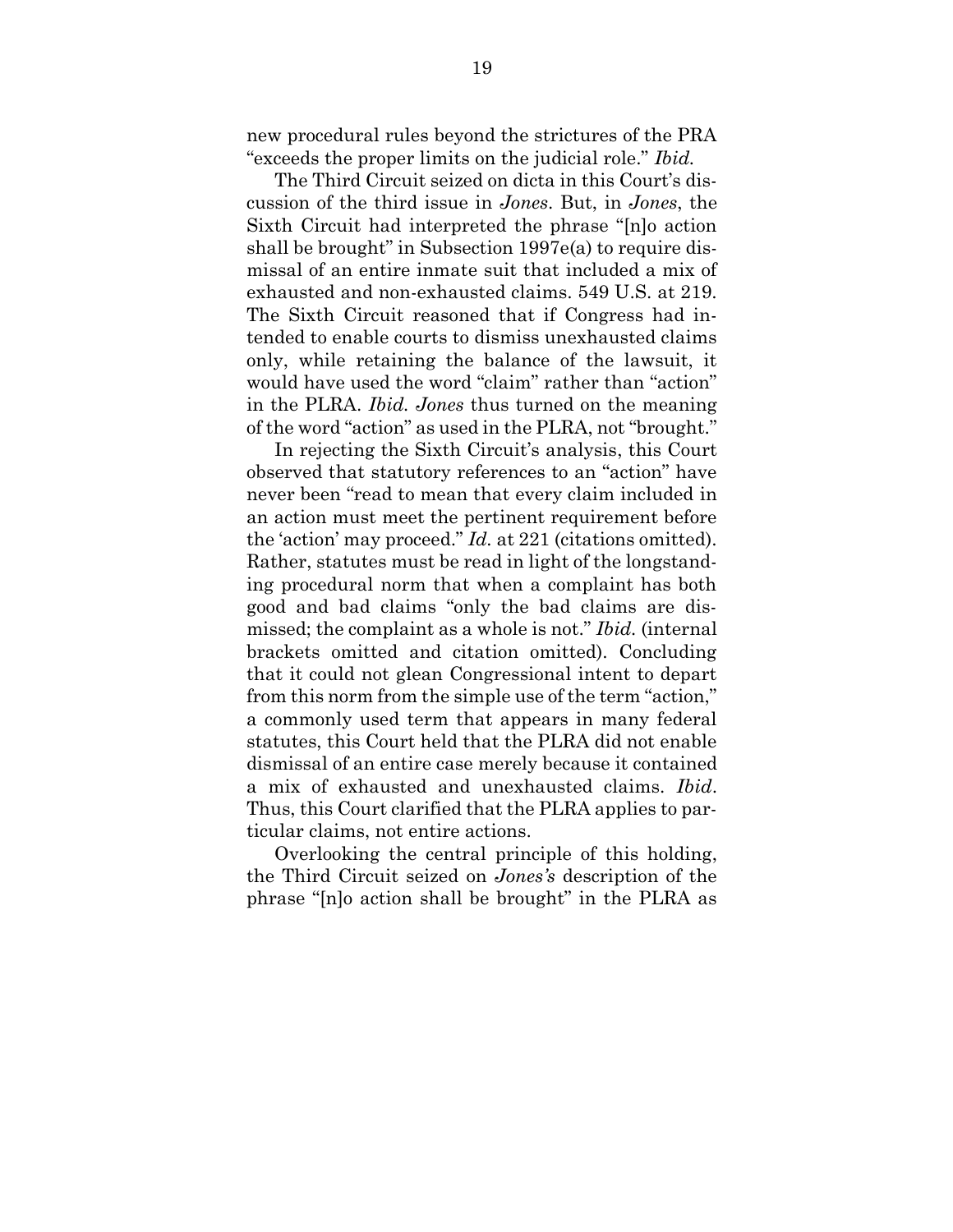"boilerplate" to justify departing from the ordinary meaning of PLRA's straightforward statutory mandate. *Garrett*, 938 F.3d at 87, 90-91. But, as Justice Thomas observed, that analysis reads this Court's "'boilerplate' dicta for far more than it is worth." *Wexford Health*, 140 S.Ct. at 1612 (Thomas, J., dissenting from the denial of certiorari). That is true for several reasons.

*First*, *Jones* turned on the meaning of the word "action" in Subsection 1997e(a), *see* 549 U.S. at 220-24, rather than "brought," the operative word at issue in the instant case. As noted *supra*, "brought" refers to the invocation or commencement of a judicial proceeding, not its continuation. *McNeil*, 508 U.S. at 112; *Harris*, 216 F.3d at 973-74.

*Second*, this Court describing the phrase "[n]o action shall be brought" as "boilerplate" did not render that phrase meaningless. In general, a phrase being "boilerplate" means that it has "[r]eady-made or allpurpose language," not that it has no function at all. *See Black's Law Dictionary* (11th ed. 2019). Indeed, a contract can have boilerplate language yet still be enforceable. In the context of the specific issue in *Jone*s, the phrase being "boilerplate" simply meant that it could not be interpreted as Congressional intent to depart from the longstanding procedural norm that when an action contains a combination of "good and bad claims," the bad claims are dismissed, but the complaint as a whole is not. *Jones*, 549 U.S. at 221; *see also Wexford Health*, 140 S.Ct. at 1612 (Thomas, J., dissenting from the denial of certiorari). As Justice Thomas emphasized, this Court characterized the phrase "[n]o action shall be brought" as "boilerplate" "solely for the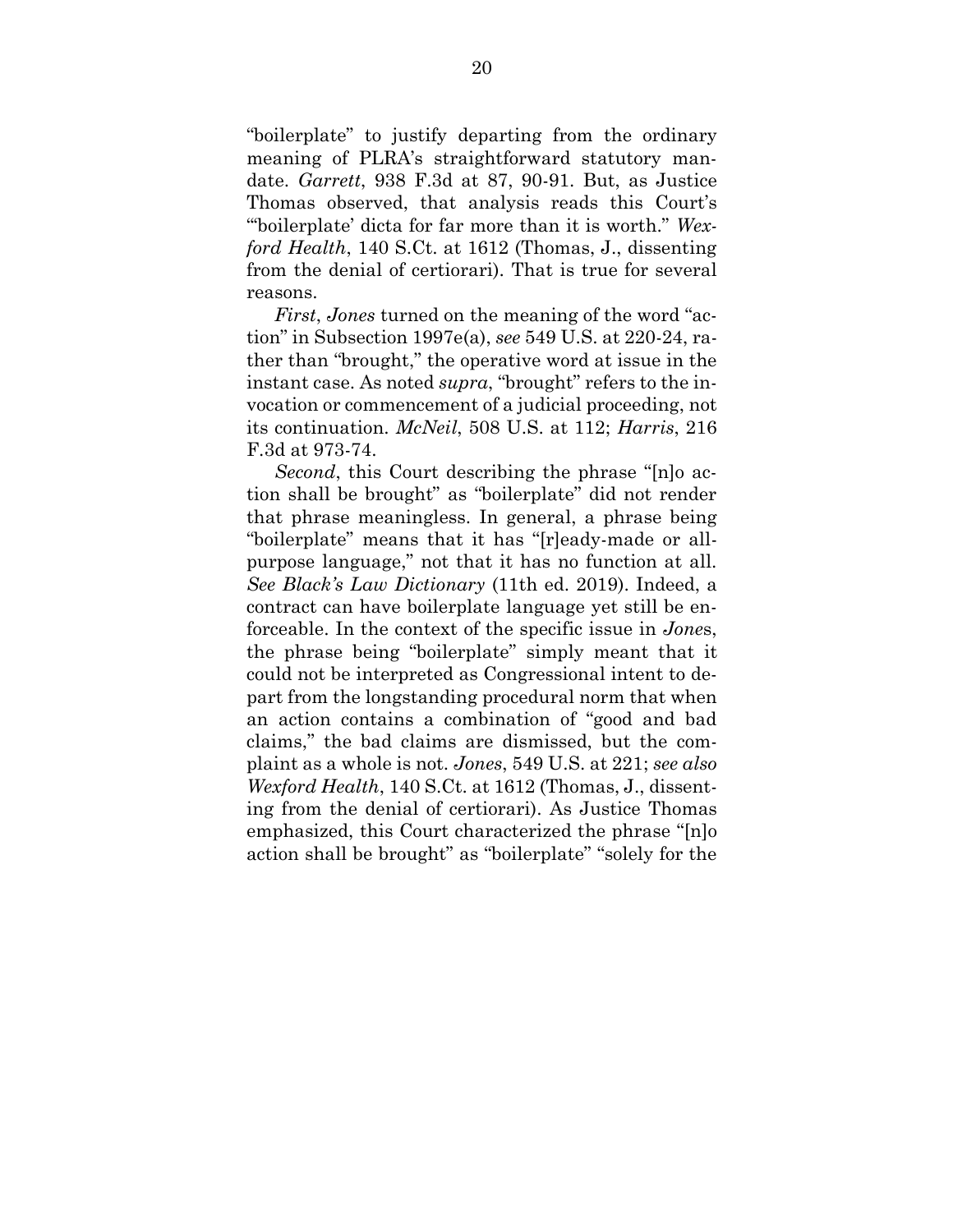purpose of explaining that the PLRA speaks to the dismissal of defective claims, not necessarily entire complaints." *Ibid*.

*Third*, *Jones* "actually confirms that the PLRA's prefiling requirements displace the Federal Rules of Civil Procedure, including Rule 15." *Wexford Health*, 140 S.Ct. at 1612 (Thomas, J., dissenting). As *Jones* made clear, "the PLRA's screening requirement does not—explicitly or implicitly—justify deviating from the usual procedural practice *beyond the departures specified by the PLRA itself*." *Jones*, 549 U.S. at 214 (emphasis added). Pre-suit exhaustion *is* a departure from the usual procedural practice, and nothing in *Jones* enables a party to use pleading rules to circumvent a Congressional mandate. *Jones* thus confirmed that "no unexhausted claim may be considered." *Id.* at 219-20; *see also id.* at 211 ("There is no question that exhaustion is mandatory under the PLRA and that unexhausted claims cannot be brought in court.").

*Finally,* the Court of Appeals' rule, that failure to exhaust administrative remedies does not bar an inmate from bringing a lawsuit so long as exhaustion occurs sometime during the pendency of the suit, is precisely the kind of court-made rule that *Jones* prohibits. *See Jones*, 549 U.S. at 216-217; *see also Ross*, 578 U.S. at 639-42 ("\* \* \* mandatory exhaustion statues like the PLRA establish mandatory exhaustion regimes, foreclosing judicial discretion"). This prohibition is for good reason. "The judge 'must not read in by way of creation,' but instead abide by the 'duty of restraint, th[e] humility of function as merely the translator of another's command.'" *Id.* at 216 (quoting Frankfurter, Some Reflections on the Reading of Statutes, 47 Colum. L.Rev. 527, 533-534 (1947)). Because the desire by some judges to "make [a statute] better," *id.* at 216, is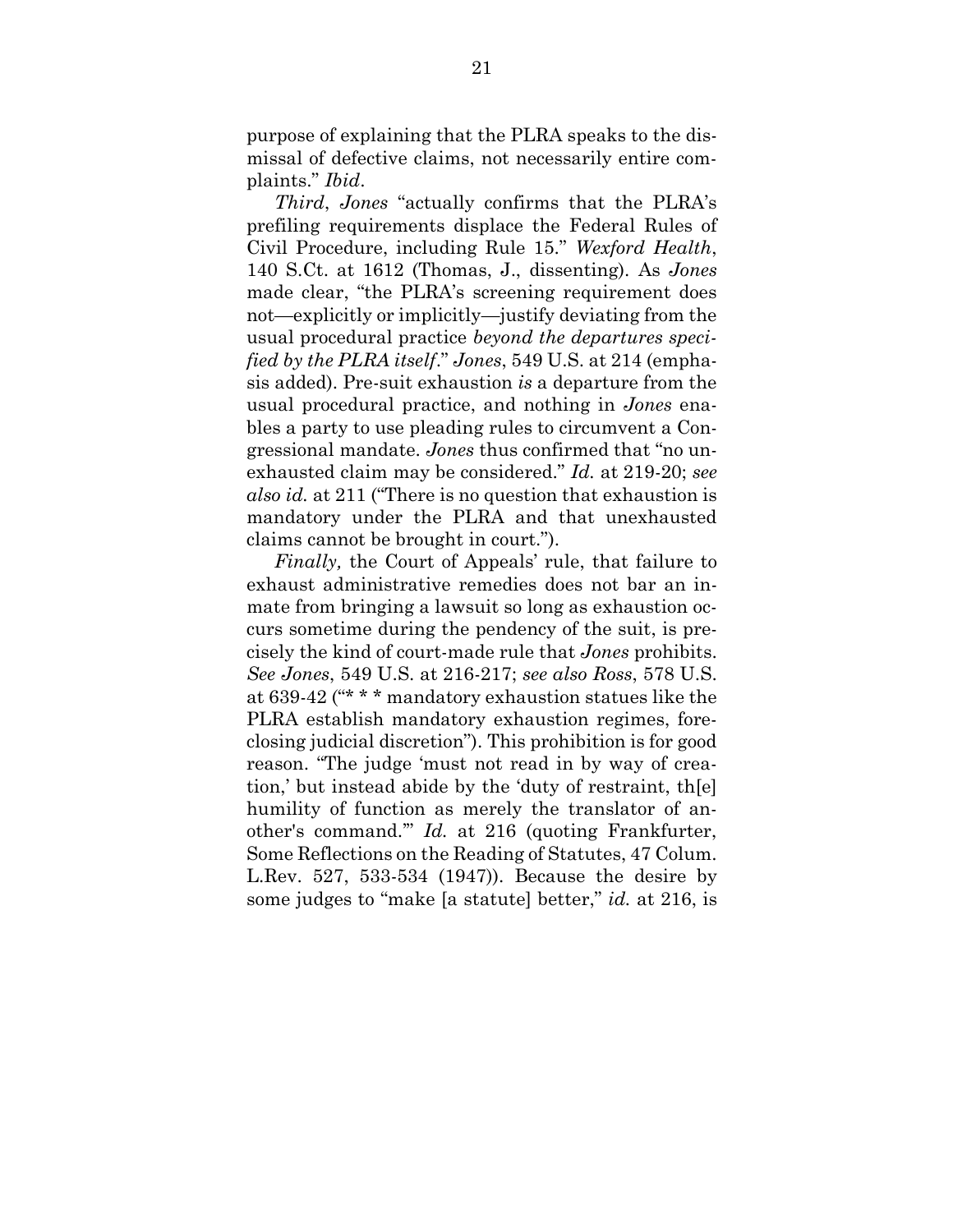often results-oriented, court-made exceptions to statutory requirements can, as here, result in inconsistencies within the law.

For example, in *Pearson v. Sec'y Dep't Corr.*, 775 F.3d 598 (3d Cir. 2015), the Third Circuit held that, because Subsection 1997e(a) of the PLRA mandates exhaustion before a lawsuit may be brought, this statutory prefiling requirement acts as a statutory prohibition that tolls the statute of limitations. 775 F.3d at 602-04. The rationale for the *Pearson* tolling rule is that a contrary rule would put inmates in "a procedural catch 22," *i.e.*, exhaust administrative remedies and risk dismissal based on timeliness, or file suit before exhausting and risk dismissal based on the PLRA. *Id.* at 602 (quoting *Johnson v. Rivera*, 272 F.3d 519, 521- 22 (7th Cir. 2001)). *Pearson* hinged on a recognition that exhaustion is something inmates must accomplish *before* bringing suit.

The Third Circuit's court-made rule below irreconcilably conflicts with the *Pearson* rationale. If exhaustion is no longer a bar for an inmate to initiate a federal action, the rationale for tolling the statute of limitations during the exhaustion process naturally falls. On the Court of Appeals' express direction, the parties addressed *Person* in their briefing. Pet. App. 11a-12a. But the Court of Appeals completely ignored the conflict it was creating within its own caselaw. This has created an untenable situation: the Third Circuit reads a prefiling mandate into Section 1997e when it assists the inmate, but reads no such mandate in the very same section when it frustrates the inmate. Such inconsistencies created by court-made rules are precisely what *Jones* sought to avoid. *Jones*, 549 U.S. at 222-223.

In *Jones*, this Court invalidated the Sixth Circuit's effort to impose burdens on inmates in addition to the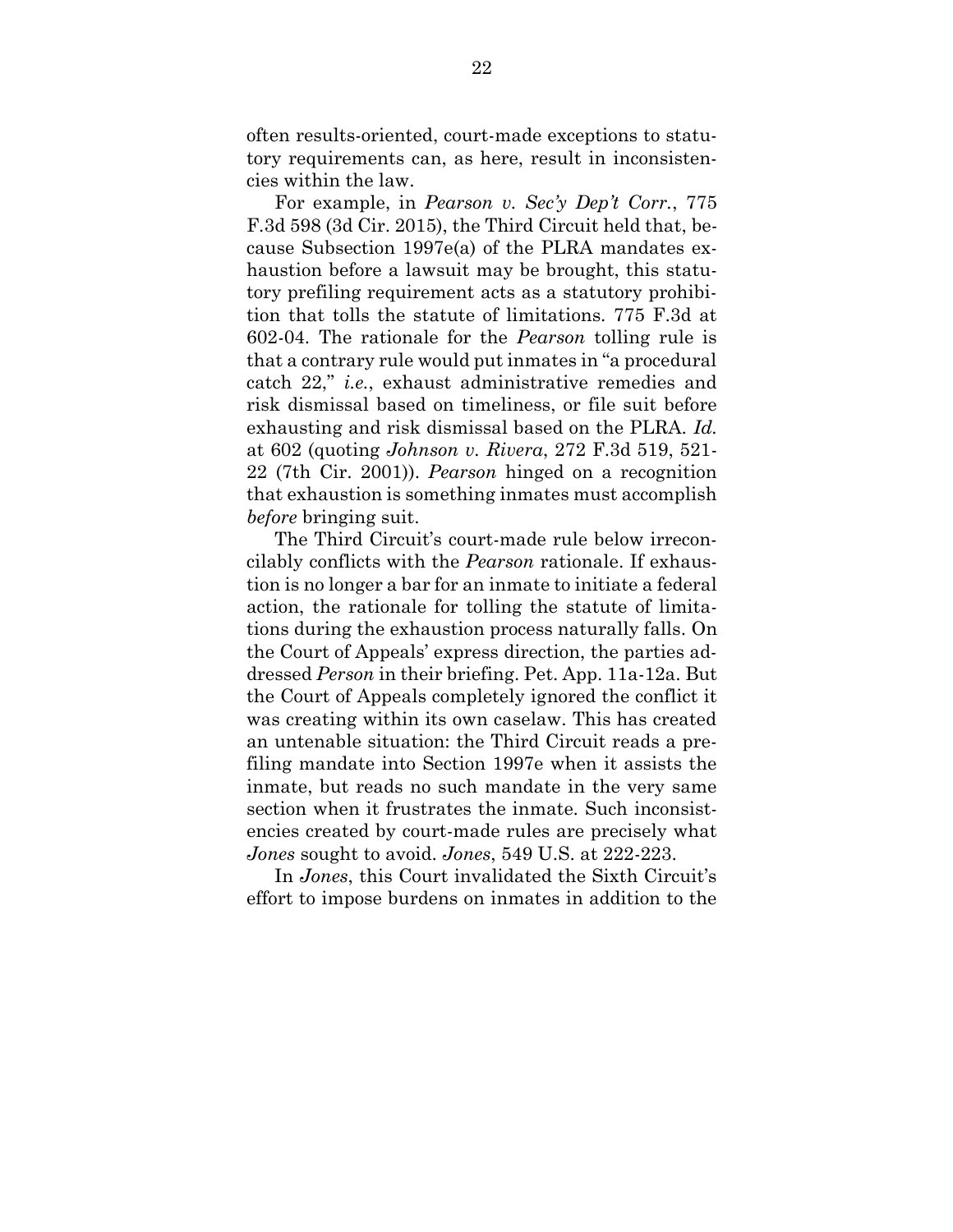PLRA. In both *Garrett* and the present case, the Third Circuit selectively focused on its favorite passages and phrases from this Court's opinion while ignoring the reasoning, stripping the language of all meaningful context. "[J]udicial opinions are not statutes, and we don't dissect them word-by-word as if they were." *Kanter v. Barr*, 919 F.3d 437, 454 (7th Cir. 2019) (Barrett, J., dissenting). The Court of Appeals' failure to heed this axiom caused it to use dicta from an opinion as a basis to ignore the plain text of a statute, resulting in a holding that directly contravenes *Jones*'s fundamental dictate.

### <span id="page-30-0"></span>**C. Rule 15 does not override the prefiling mandate in the PLRA.**

The Court of Appeals' misapprehension of *Jones* was compounded by its strained reading of Rule 15. Relying on this Court's pronouncement in *Jones* that "courts should generally not depart from the usual practice under the Federal Rules on the basis of perceived policy concerns," *see Jones*, 549 U.S. at 212, the Court of Appeals used its own interpretation of the normal operation of Rule 15(d) as a basis for its holding. But the Court of Appeals' interpretation of Rule 15(d) is as flawed as its reading of the PLRA.

The 1963 advisory committee comment to Rule 15 states that subsection (d) gives courts "discretion to permit a supplemental pleading despite the fact that the original pleading is defective" and that courts should do so "in light of the particular circumstances" of each case. Critically, however, that committee goes on to emphasize that Rule 15(d) "does not attempt to deal with such questions as the relation of the statute of limitations to supplemental pleadings, the operation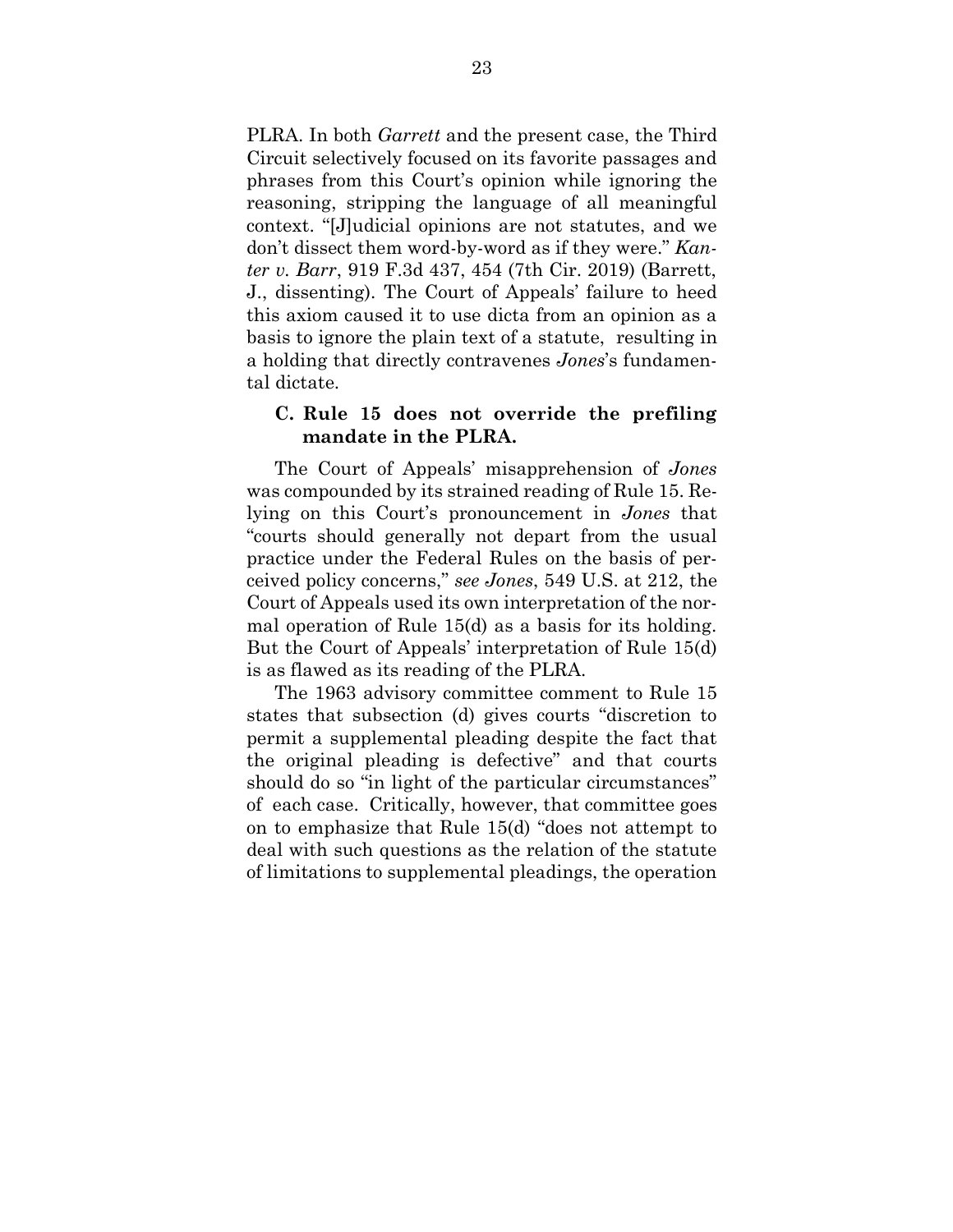of the doctrine of laches, or the availability of other defenses." Thus, while Rule 15(d) provides a mechanism to bring post-filing factual developments to a court's attention, and permits litigants to supplement even if the original complaint is defective, Rule 15(d) is silent as to the *effect* the supplemented fact has on that original defect.

As the Eleventh Circuit aptly put it, "[i]n proper circumstances, the rule does permit amendments or supplements to pleadings in order to bring to the attention of the court changes in the facts, but other law—in this instance [the PLRA]—determines whether those changes in the facts make any difference." *Harris*, 216 F.3d at 982-83. Because Rule 15(d) "does not and cannot overrule a substantive requirement or restriction contained in a statute (especially a subsequently enacted one)" it cannot be used as a basis for allowing inmates to circumvent the PLRA's exhaustion requirement. *Ibid.*

Although the Third Circuit in *Garrett* acknowledged the logic of the Eleventh Circuit's reasoning in *Harris*, it sidestepped that logic by relying—yet again—on this Court's "boilerplate" dicta from *Jones*, and concluded that a Rule 15(d) supplemental pleading automatically cures a violation of the PLRA. *Garrett*, 983 F.3d at 91 n.25. *See* Pet. App. 5a-6a, n.4 (extending *Garrett*).

Which side of this circuit split is correct is "an important question" that "deserves [this Court's] review." *Wexford Health*, 140 S.Ct. at 1612 (Thomas, J., dissenting). The PLRA should not apply to prisoners differently simply because they reside in different circuits.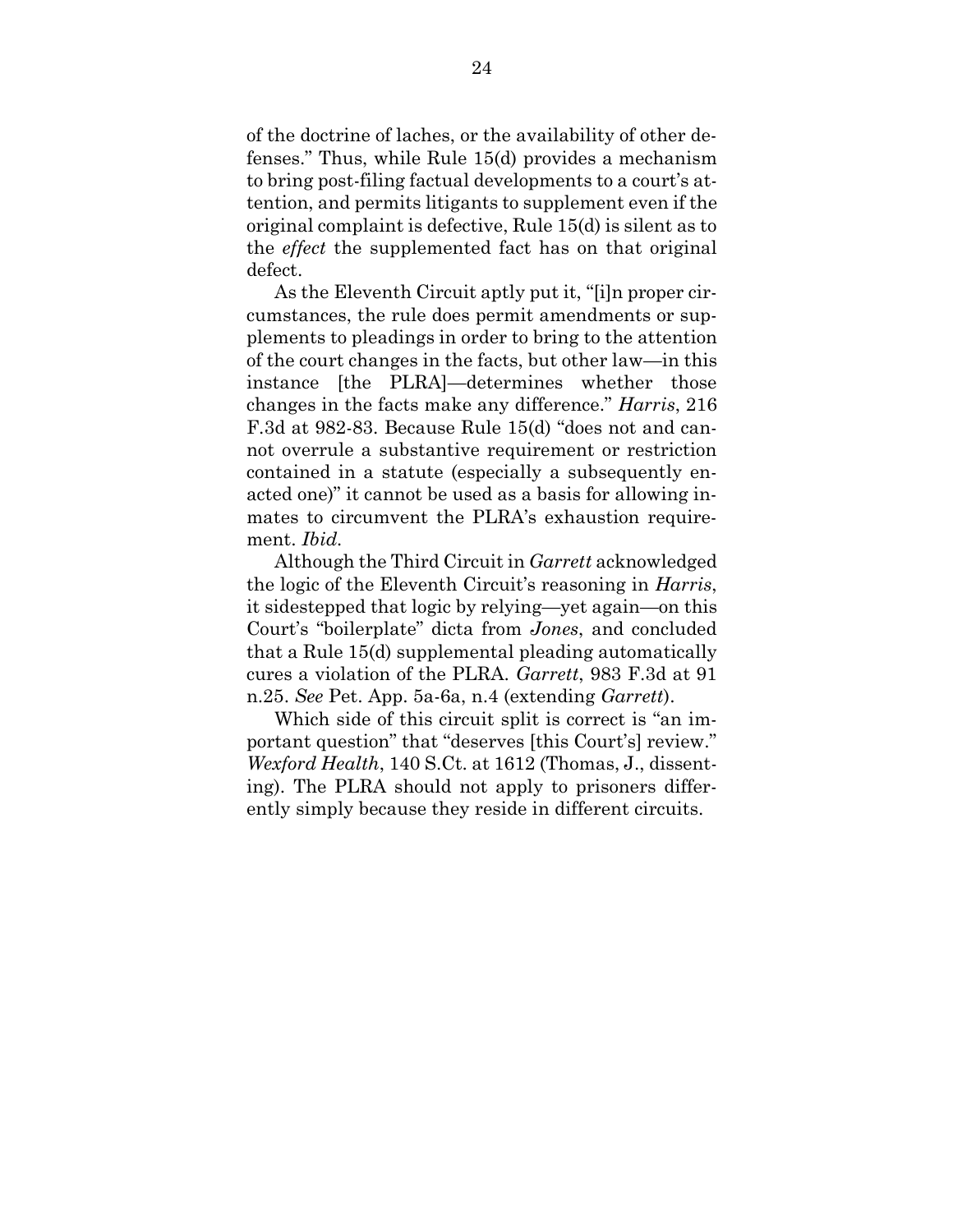## <span id="page-32-0"></span>**III. Incentivizing Prisoners to Use the Prison Grievance Process is Critical to the Safe Administration of the Nation's Prisons.**

This case presents issues of profound importance. As noted by Justice Thomas, "[i]n recent years, nearly 10,000 lawsuits have been filed annually by prisoners challenging prison conditions." *Wexford Health*, 140 S.Ct. at 1612 (Thomas, J., dissenting from the denial of certiorari). "And nearly twice as many lawsuits are filed annually raising other civil rights claims, which are subject to similarly worded prefiling requirements under the PLRA, *see*, *e.g*., § 1997e(e)." *Ibid.* (internal citation omitted). The desire of inmates to sue their captors is prolific.

Through the PLRA, Congress sought to stem the "disruptive tide of frivolous prisoner litigation" by decreasing the quantity and improving the quality of inmate cases. *Woodford*, 548 U.S. at 84. The rationale for including a prefiling exhaustion requirement had "a great deal to do with the nature of prison litigation." *Nyhuis v. Reno*, 204 F.3d 65, 73 (3d Cir. 2000). Inmate claims are often "untidy, repetitious, and redolent of legal language" and require courts to expend "significant and scarce judicial resources to review and refine the nature of the legal claims presented." *Id.* at 74; *see also Alexander*, *supra* at 1362 n.11 ("Prisoners' complaints \* \* \* generally contain a lengthy layman's recitation of complaints about the prison without articulating clearly the legal causes of action in issue and necessitating significant expenditure of judicial resources to review and refine the nature of the legal claims"). Mandatory exhaustion addresses this problem in several ways, while elevating the overall goals of the PLRA.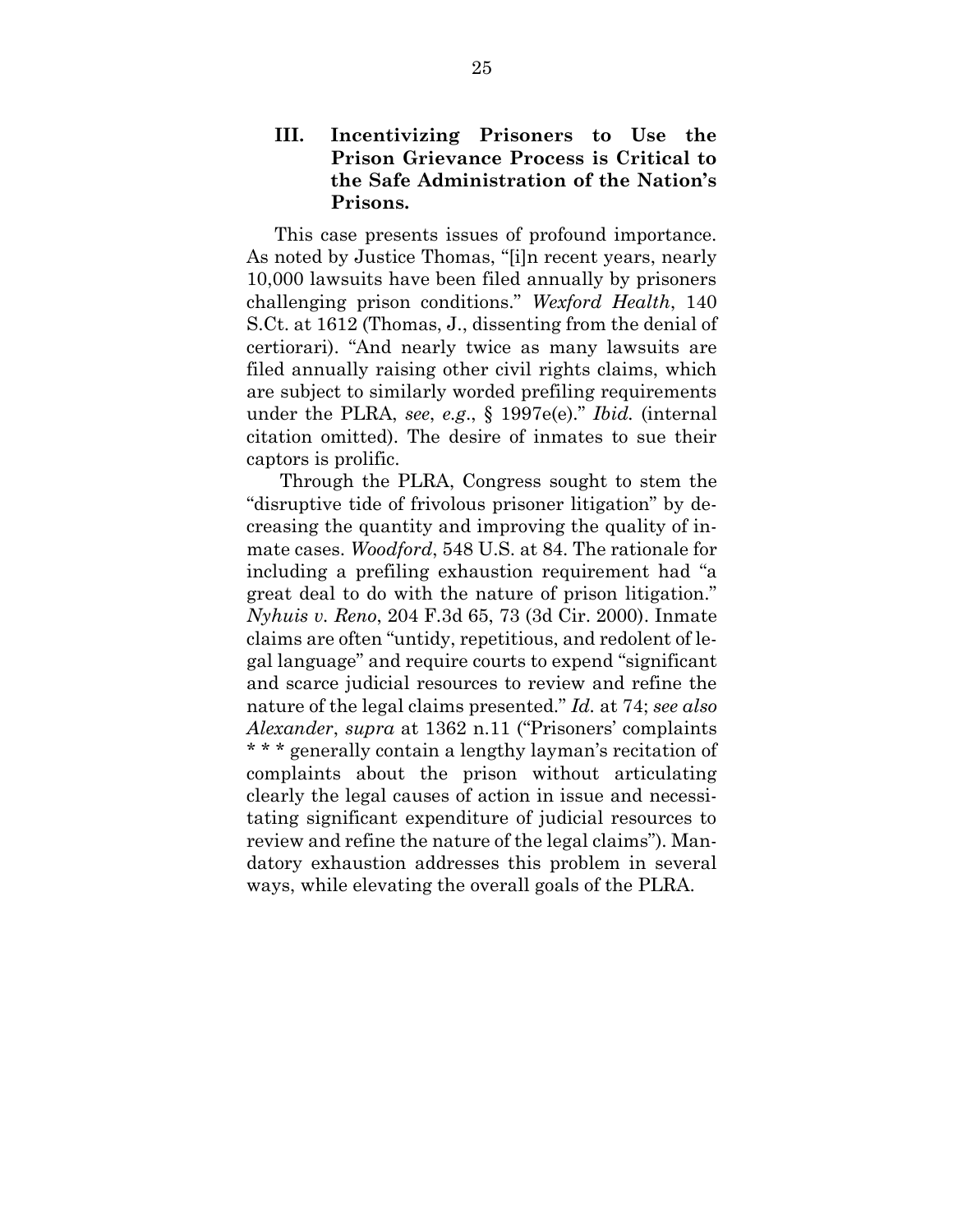*First*, mandatory exhaustion ensures that an administrative record is developed in every inmate case. This helps focus and clarify the issues for the court, making it easier to distinguish between frivolous and non-frivolous claims. *Porter v. Nussle*, 534 U.S. 516, 525 (2002); *see also Jones*, 549 U.S. at 203-04.

*Second*, mandatory exhaustion may prompt corrective action in response to an inmate's grievance and satisfy the inmate, thereby obviating the need for litigation. *Porter*, 534 U.S. at 525 (citing *Booth*, 542 U.S. at 737).

Third, by affording "corrections officials time and opportunity to address complaints internally before allowing the initiation of a federal case," exhaustion eliminates "unwarranted federal-court interference with the administration of prisons." *Woodford*, 548 U.S. at 93 (quoting *Porter*, 534 U.S. at 525).

*Fourth*, the PLRA in general, and the mandatory exhaustion provision in particular, promotes judicial efficiency and economy and improves access to the courts for all litigants, including inmates seeking to bring non-frivolous claims. *Jones*, 549 U.S. at 203 (Congress sought to ensure "that the flood of nonmeritorious claims does not submerge and effectively preclude consideration of the allegations with merit"); *see also* 141 Cong. Rec. S14408-01, S14413 (daily ed. Sept. 27, 1995) (statement of Sen. Dole) ("Frivolous lawsuits filed by prisoners tie up the courts, waste valuable legal resources, and affect the quality of justice enjoyed by lawabiding citizens").

In a footnote towards the end of its opinion, the Court of Appeals paid lip service to the PLRA's prefiling requirements, acknowledging that "[t]he need to supplement a complaint to indicate exhaustion can be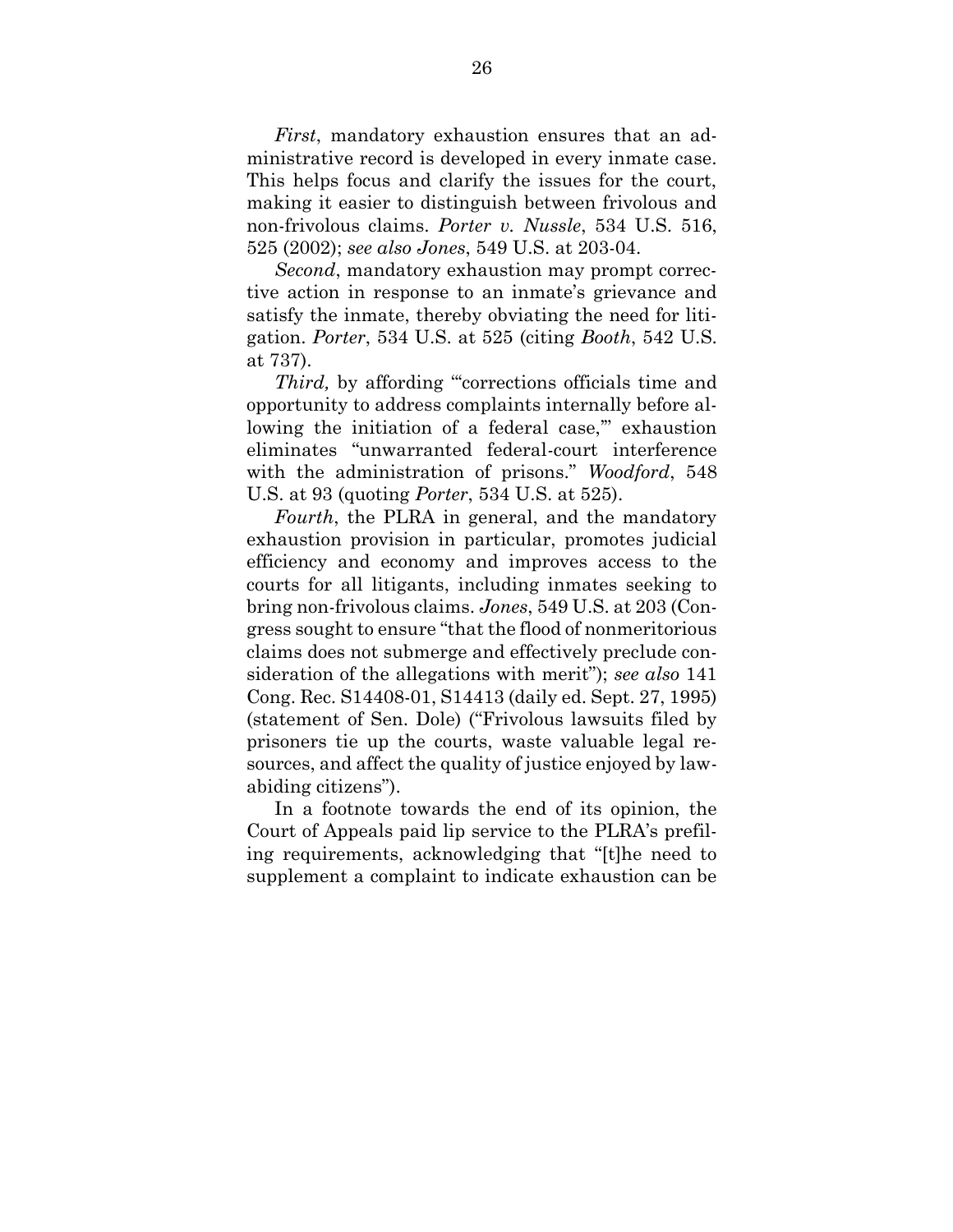avoided if the plaintiff fully exhausts his administrative remedies before bringing suit and so indicates in the pleadings." Pet. App. 7a n.7. However, "[a] prisoner who does not want to participate in the prison grievance system will have little incentive to comply with the system's procedural rules unless noncompliance carries a sanction[.]" *Woodford*, 548 U.S. at 94. This is why Congress barred courts from conducting case-bycase inquires until after a prisoner had presented his or her claims to a particular administrative remedy program. *Alexander*, 159 F.3d at 1326 n.11.

Inmates within the Third Circuit used to have a clear incentive to participate in their prisons' grievance process—*i.e*., the ability to file suit. The Court of Appeals' holding eliminates that incentive, degrading the usefulness of the prisons' grievance process and interfering with the safe and efficient operation of the prison.

Requiring inmates to exhaust provides prison officials a "fair opportunity to correct their own errors," *Woodford*, 548 U.S. at 94, thereby "improv[ing] prison administration and satisfy[ing] the inmate" without the need for litigation, *Porter*, 534 U.S. at 525. The Commonwealth's inmate grievance process is not a meaningless exercise. And when prison officials grant inmates some or all of the relief they seek, it obviates the waste of scarce judicial resources. *See Porter*, 534 U.S. at 525.

Even if the substance of the grievances are without merit, the process itself functions as an informal mediation system between officials and inmates. Disgruntled inmates typically file numerous grievances covering a variety of issues. Prison officials use the grievance system as a pacification tool, horse-trading the granting of some grievances for the withdrawal of others.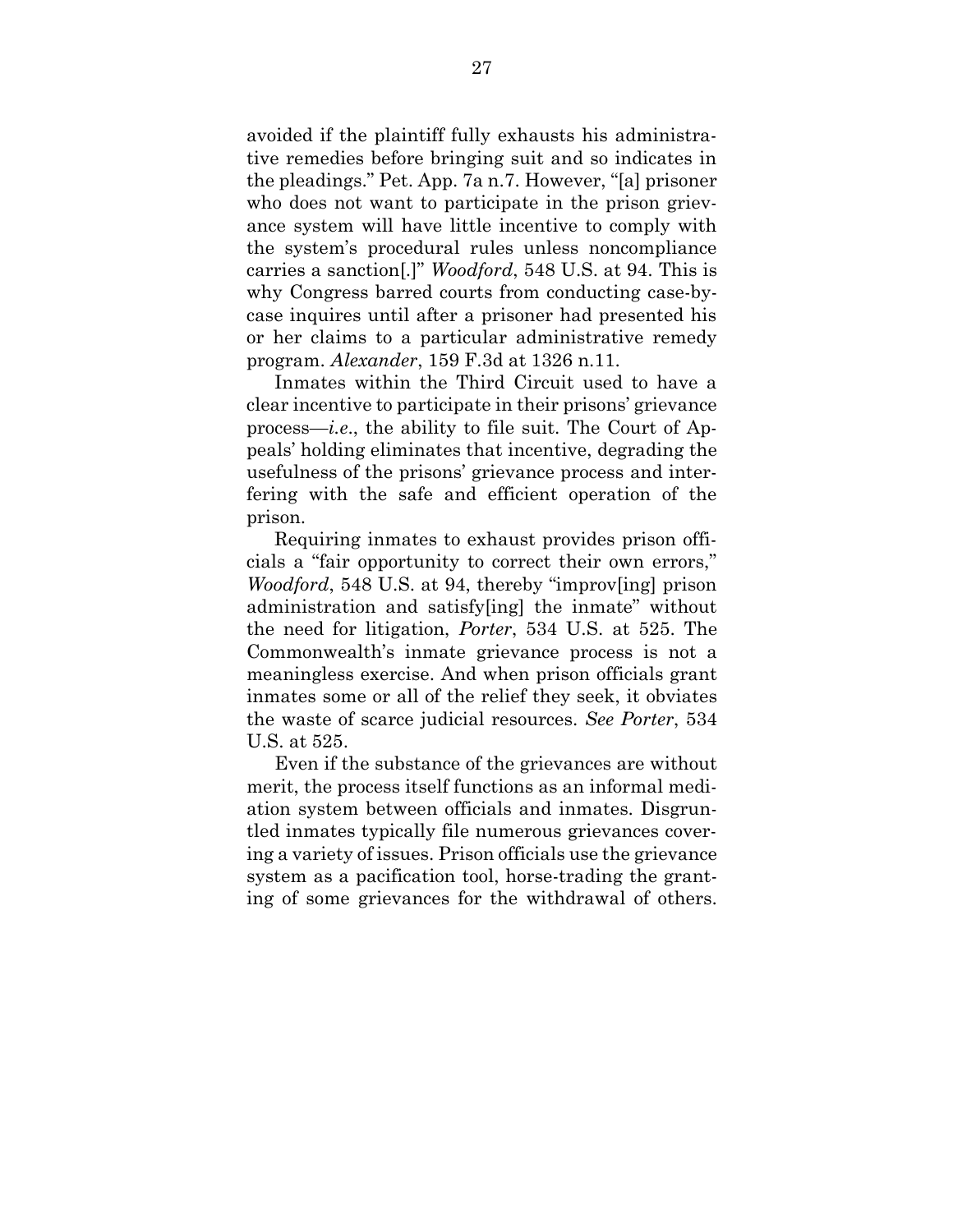Such informal negotiations end once a lawsuit is filed and attorneys take over the matter.

Further, the DOC relies on inmates using the grievance process to discover potential problems within its prisons, including employee misdeeds. In fully exhausting the grievance process, inmates air their grievances to both the warden of the prison and the Secretary's Office, which oversees all Commonwealth prisons. *See Spruill v. Gillis*, 372 F.3d 218, 232 (3d Cir. 2004) (explaining the process). Grievances provide notice to senior officials of alleged mistreatment of inmates by guards or problems within a cell block or prison.

By crafting its court-made exception to the PLRA's prefiling requirements, the Court of Appeals removed the incentive for inmates to comply with the DOC's grievance process. This, in turn, makes it more difficult for prison officials to timely discover and correct problems within their institutions. An angry inmate or abusive guard presents obvious safety and security concerns.

Running a prison "is an inordinately difficult undertaking" in the best circumstances. *Turner v. Safley*, 482 U.S. 78, 84–85 (1987). Disincentivizing prisoners from grieving complaints only exacerbates that difficult undertaking. And pushing more unexhausted prisoner litigation into the federal courts will not provide better oversight of our Nation's prisons. As this Court has repeatedly explained, "courts are ill equipped to deal with the increasingly urgent problems of prison administration and reform." *Procunier v. Martinez*, 416 U.S. 396, 405 (1974), *overruled on other grounds by Thornburgh v. Abbott*, 490 U.S. 401 (1989); *see also Turner*, 482 U.S. at 84. And where, as here, "a state penal system is involved, federal courts have \* \* \* additional reason to